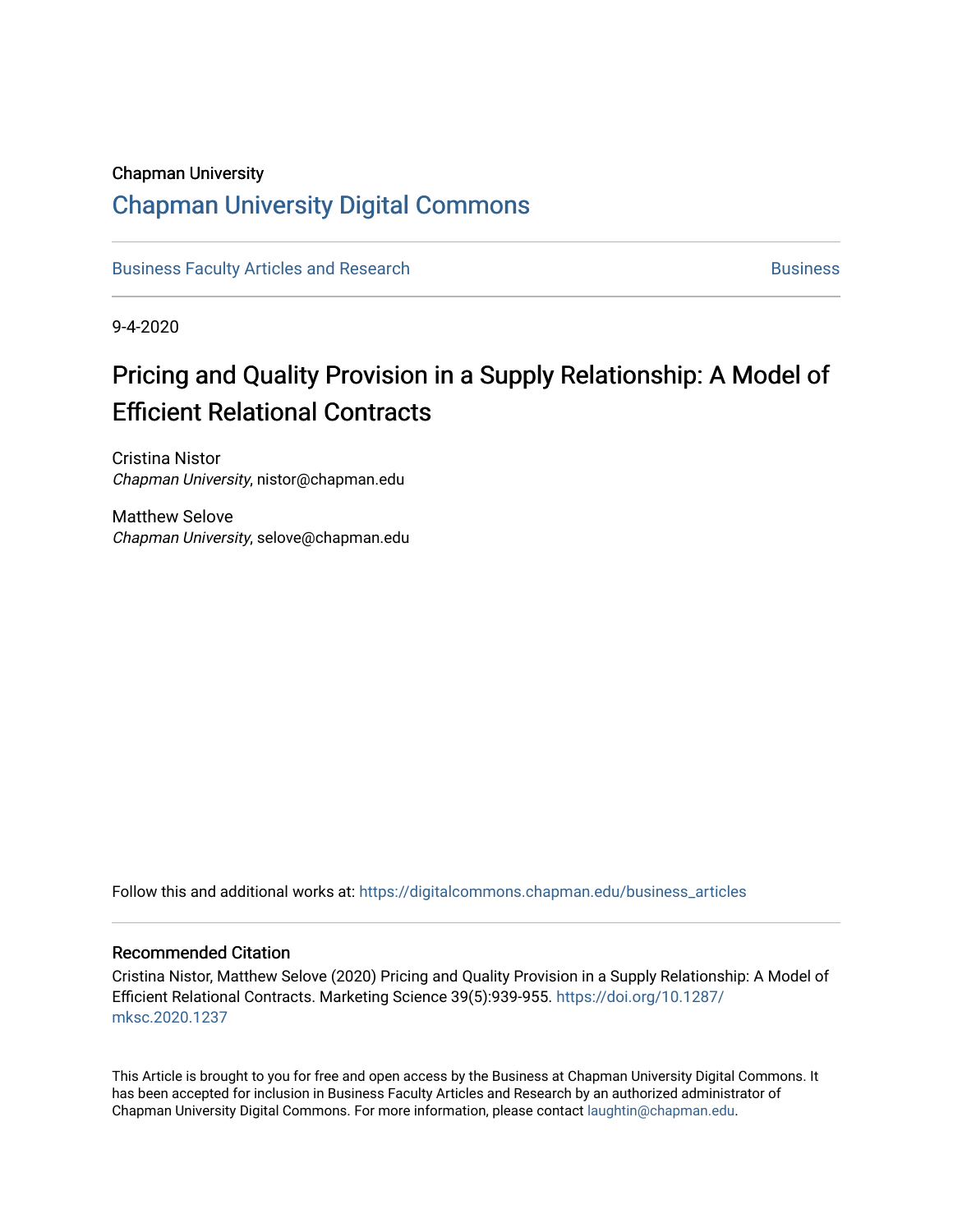## Pricing and Quality Provision in a Supply Relationship: A Model of Efficient Relational Contracts

## **Comments**

This article was originally published in Marketing Science, volume 39, issue 5, in 2020. [https://doi.org/](https://doi.org/10.1287/mksc.2020.1237) [10.1287/mksc.2020.1237](https://doi.org/10.1287/mksc.2020.1237) 

## Creative Commons License



This work is licensed under a [Creative Commons Attribution-Noncommercial-No Derivative Works 4.0](https://creativecommons.org/licenses/by-nc-nd/4.0/) [License](https://creativecommons.org/licenses/by-nc-nd/4.0/).

Copyright The authors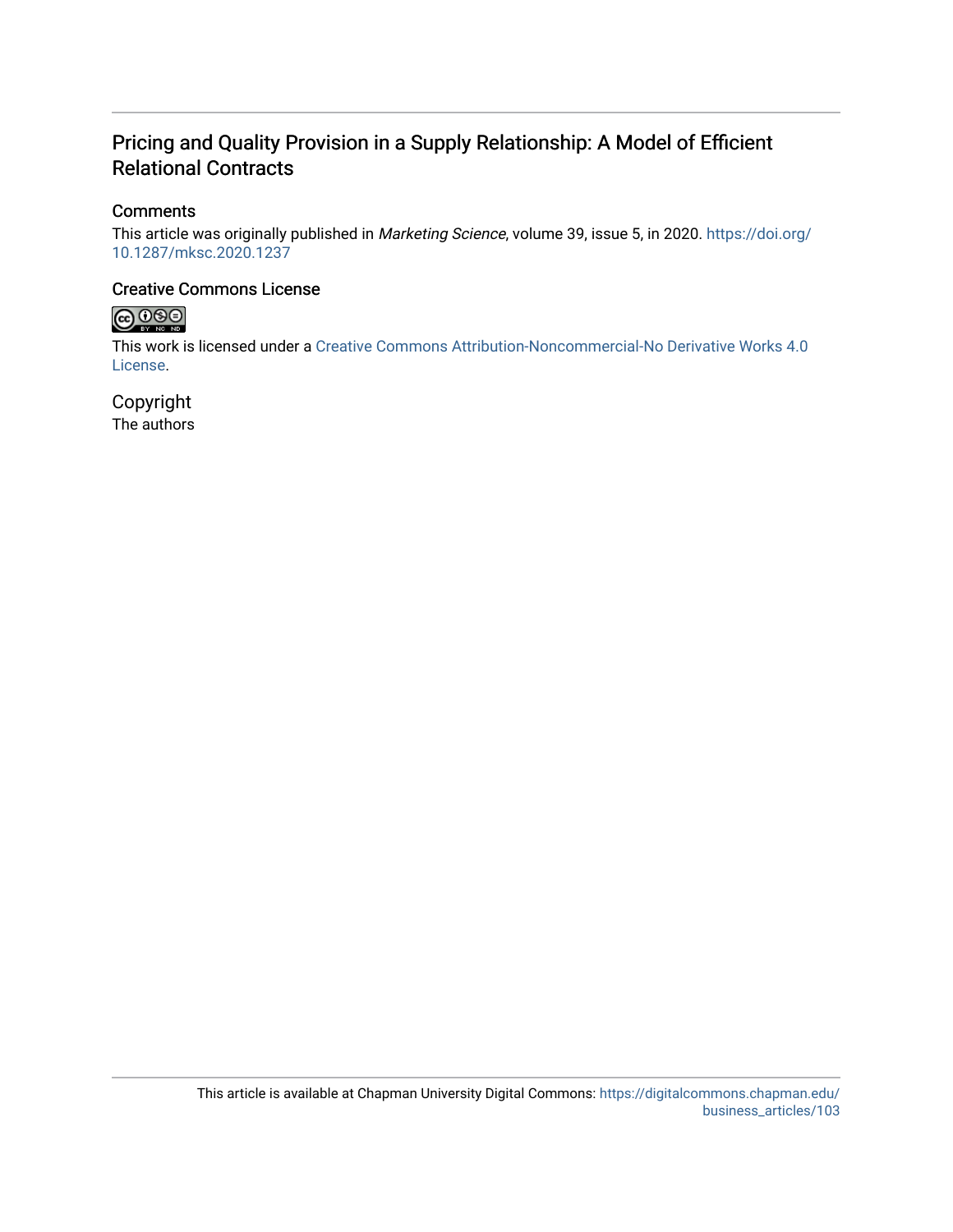# Pricing and Quality Provision in a Supply Relationship: A Model of Efficient Relational Contracts

#### Cristina Nistor,<sup>a</sup> Matthew Selove<sup>a</sup>

<sup>a</sup> George L. Argyros School of Business and Economics, Chapman University, Orange, California 92866 Contact: [nistor@chapman.edu](mailto:nistor@chapman.edu), D <https://orcid.org/0000-0002-5526-085X> (CN); [selove@chapman.edu](mailto:selove@chapman.edu), <https://orcid.org/0000-0001-6706-0049> (MS)

Received: February 14, 2018 Revised: May 15, 2019; October 19, 2019; February 10, 2020 Accepted: April 27, 2020 Published Online in Articles in Advance: September 4, 2020

<https://doi.org/10.1287/mksc.2020.1237>

Copyright: © 2020 The Author(s)

**Abstract.** We model how quality concerns affect the relationship between a firm and its supplier. A firm concerned about uncontractible quality for a customizable good has to pay higher prices to sustain a relationship with the supplier. If the customizable good has sufficiently volatile demand, then a contract that includes a constant unit price premium only for this good cannot be sustained. Instead, the downstream firm pays a premium both for the customizable good and also for a good with more stable demand that is correlated with the demand for the customizable good. Our results imply that a supplier of customized goods should also supply other products, which can include goods that do not require customization, and both the supplier and buyer benefit from the greater pricing flexibility they achieve by trading multiple goods.

History: Ganesh Iyer served as the senior editor and Dmitri Kuksov served as associate editor for this article.

Open Access Statement: This work is licensed under a Creative Commons Attribution- NonCommercial-NoDerivatives 4.0 International License. You are free to download this work and share with others, but cannot change in any way or use commercially without permission, and you must attribute this work as "Marketing Science. Copyright © 2020 The Author(s). [https://doi.org/10.1287/](https://doi.org/10.1287/mksc.2020.1237) [mksc.2020.1237](https://doi.org/10.1287/mksc.2020.1237), used under a Creative Commons Attribution License: [https://creativecommons.org/](https://creativecommons.org/licenses/by/4.0/) [licenses/by/4.0/](https://creativecommons.org/licenses/by/4.0/)."

Supplemental Material: The online appendices are available at [https://doi.org/10.1287/mksc.2020.1237.](https://doi.org/10.1287/mksc.2020.1237)

Keywords: game theory • relational contracts • cross-subsidized pricing

### 1. Introduction

Many business transactions involve complex agreements that would be difficult to enforce with a formal contract. In this context, relationships become crucial: the value of the future transactions gives each party in a relationship an incentive to perform at a level beyond that which would be possible to enforce in a formal contract.

For example, suppliers of high-end restaurants often customize food ingredients to meet the partic-ular needs of each restaurant they serve.<sup>[1](#page-16-0)</sup> Writing down precise details such as the storage temperature or the cut of each ingredient would require a long, complex contract that a court might find practically difficult to enforce. However, if a supplier has an ongoing relationship with a restaurant, the two firms can establish an informal agreement that the supplier will make reasonable effort to satisfy the restaurant's requests, and in return, the restaurant will pay the supplier a price premium over market rates for its ingredients. As long as the value of the relationship to each party exceeds the cost of the additional effort or payments they make, the relationship is sustainable.

This paper formulates a model of payment schemes that will sustain a relationship between a supplier and its downstream partner at efficient quality levels. Our

model is a repeated game in which a supplier sells multiple goods to a downstream firm. In each period, the supplier can add a dimension of quality, such as product customization, to one of the goods. However, firms cannot implement formal contracts in which payment is contingent on product quality, for example, because it would be too difficult for firms to specify and for courts to enforce such contracts (Iyer and Villas-Boas [2003\)](#page-17-0). We show how channel members can use relational contracts (Baker et al. [2002\)](#page-17-1) to sustain these uncontractible services. The supplier's desire to sustain the relationship provides an incentive to exert effort. Furthermore, the downstream player pays higher wholesale prices than offered on the outside market in order to reward the supplier's past effort and sustain the relationship.

Our model focuses on the empirically common case of industries with unit prices that remain stable over time. Previous research has documented several reasons for stable prices, including price adjustment costs that are large enough to discourage frequent price changes (Zbaracki et al. [2004,](#page-18-0) Levy et al. [2010](#page-17-2), Maciejovsky and Wernerfelt [2011\)](#page-17-3) and fairness concerns that also compel the firm not to vary prices over time (Anderson and Simester [2010](#page-17-4), Selove [2019\)](#page-17-5).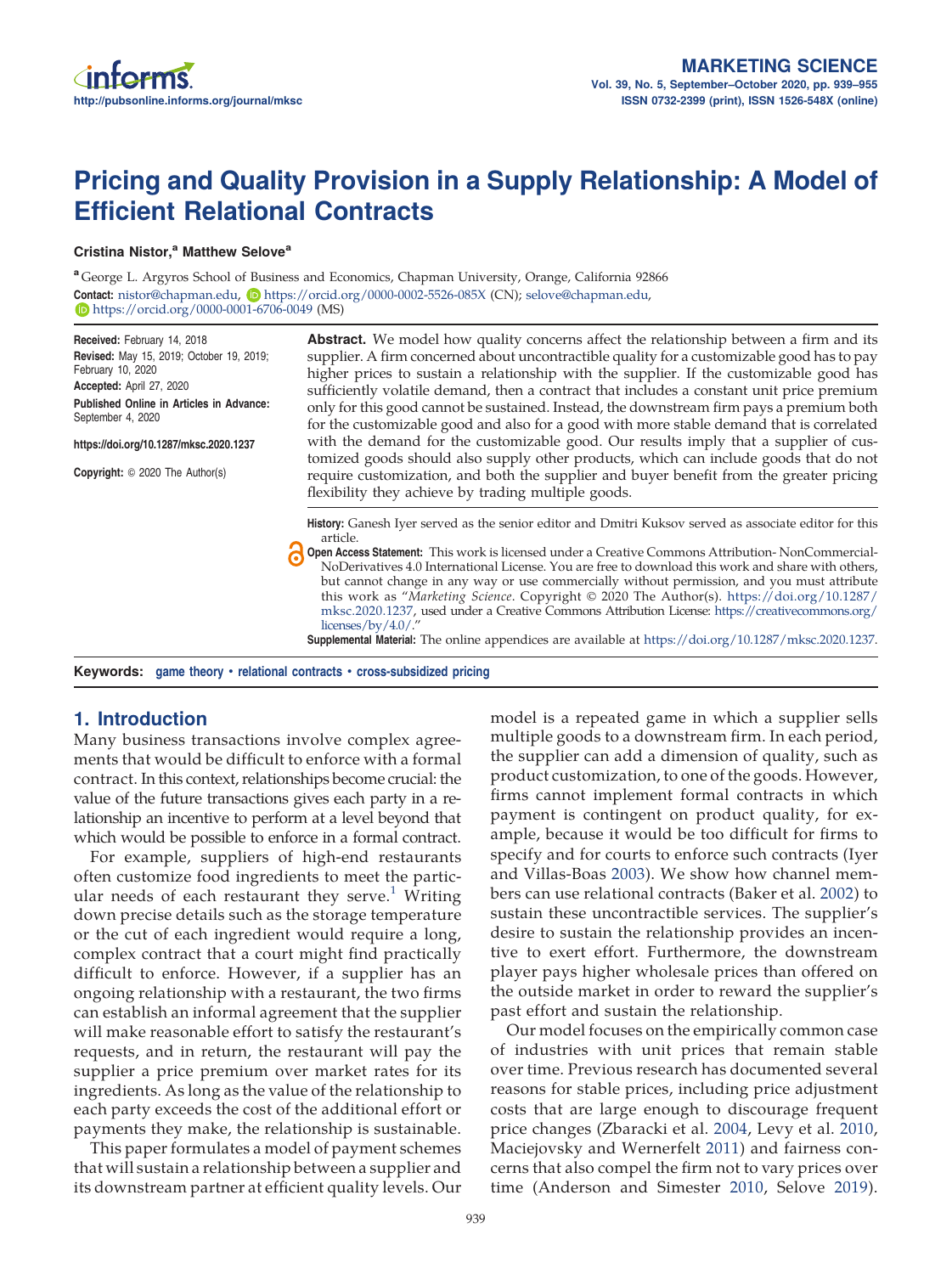We show how firms in a supply relationship can set prices for multiple goods to achieve pricing flexibility without needing to adjust prices as demand fluctuates. We then extend our model (in Section [3.4\)](#page-11-0) to allow for costly adjustments to the total payment in a given period; in this case, firms would like to set per-unit prices that generate optimal payments during the most likely states of demand and incur adjustment costs during less likely states.

If some goods are customizable and some are not, we might expect that the most efficient relationship (i.e., the relationship that generates the greatest possible surplus) would set a price premium only on the customizable goods to reflect the greater value of effort in times of high demand for these goods. However, if demand for the customizable goods is very volatile, this creates a problem. When demand is very high, the premium payment the retailer is required to make may be so high that it exceeds the value of the effort that the supplier is willing to exert given the (future) value of the relationship.

Firms face a dilemma between wanting to provide higher total premium payments to reflect the greater value of effort in times of high demand and, at the same time, not wanting to require unsustainable premium payments or unsustainable effort levels during those periods. We show that in some cases, setting price premiums on both a customizable good and a noncustomizable good can help resolve this dilemma. If demand for different types of goods is correlated, but demand for noncustomizable goods is less volatile, then a price premium on noncustomizable goods can serve the dual role of providing the supplier with higher rewards in times of high demand while still limiting the spikes in these payments to a range that is acceptable to the retailer.

We interviewed a sales manager for a distributor that supplies fish, rice, and other inputs to sushi restaurants. The manager told us that some restaurants require frequent customization of fish. He considers them good clients who will pay more overall as they give him more future business and buy other products from his company.

The manager provided us with a list of restaurants' requests, for example, for fish to be "clean and white, please" or for a specific size and cut of fish ("half loin, please, front part" or for "15 lb back loin, head part, please !!!!!") or even for how frozen the items should be ("Be super frozen tuna saku—1bag BIGG" or "2 lb not super frozen"). See Table [1](#page-4-0) for a list of all customizable products sold by the distributor during an 11-month period. Instead of using formal contracts to ensure these requests are satisfied, the manager said he was responsible for maintaining informal personal relationships with restaurant owners, who are willing to pay premium prices if the supplier consistently provides customized ingredients.

The sushi supply manager we interviewed said that restaurants that require frequent customization of fish typically buy multiple different products from the supplier. Some of these restaurants pay a price premium on customized products such as salmon, some pay a premium on both customized and noncustomized products, and some actually compensate the supplier mostly with a price premium on noncustomized products such a rice or seaweed. For an example of two products that exhibit this pattern, please see Online Appendix A. This pricing arrangement is consistent with our model, because products such as fresh fish have volatile demands, so any payment scheme linked only to the actual product being customized might not be able to sustain the relational contract that provides the customization effort. By contrast, dry products such as rice or seaweed are relatively stable goods that are perfect for serving as a basis for the premium payment to sustain the relational contract. Thus, our model provides one possible explanation for cross-subsidized pricing, in which some restaurants that require customization of their fish might pay a premium price for rice.

Arrow Electronics is another example of a company that uses this type of pricing structure to sustain a relationship with its customers. The company is a distributor of two types of microchips: standard commodity chips and value-added chips the company customizes for each client. The latter type of products requires effort investment by Arrow. The company forms relationships with clients who need customization, and these clients do not pay a price premium for value-added products that are customized but instead pay higher margins on the standard chips. $2$  If these customers go to the outside market for the commodity products, their relationship with Arrow typically ends (Narayandas [1998](#page-17-6)).

In our model, prices and effort levels in an efficient relationship depend on the amount of surplus generated by marginal effort (the surplus generated is the buyer's per-unit benefit of effort minus the supplier's per-unit cost of effort). If effort generates a moderate amount of surplus (surplus is not too low or too high), firms can sustain a relationship, but they cannot sustain maximum effort during large demand spikes. Therefore, a price premium only on the customizable good is not sustainable because it would lead to payment spikes that exceed the value of effort during high demand. $3$ 

In such cases, we show that the most efficient relationship sets a price premium on multiple goods or, in some cases, only on a noncustomizable good with relatively stable demand to achieve the precise payment level during each demand state that equals the value of sustainable effort during that demand state. As the volatility of the customizable good increases, firms need to shift more of the price premium from this volatile good to a more stable good in order to maintain a given difference in the total premium payment between high- and low-demand states.<sup>[4](#page-16-3)</sup>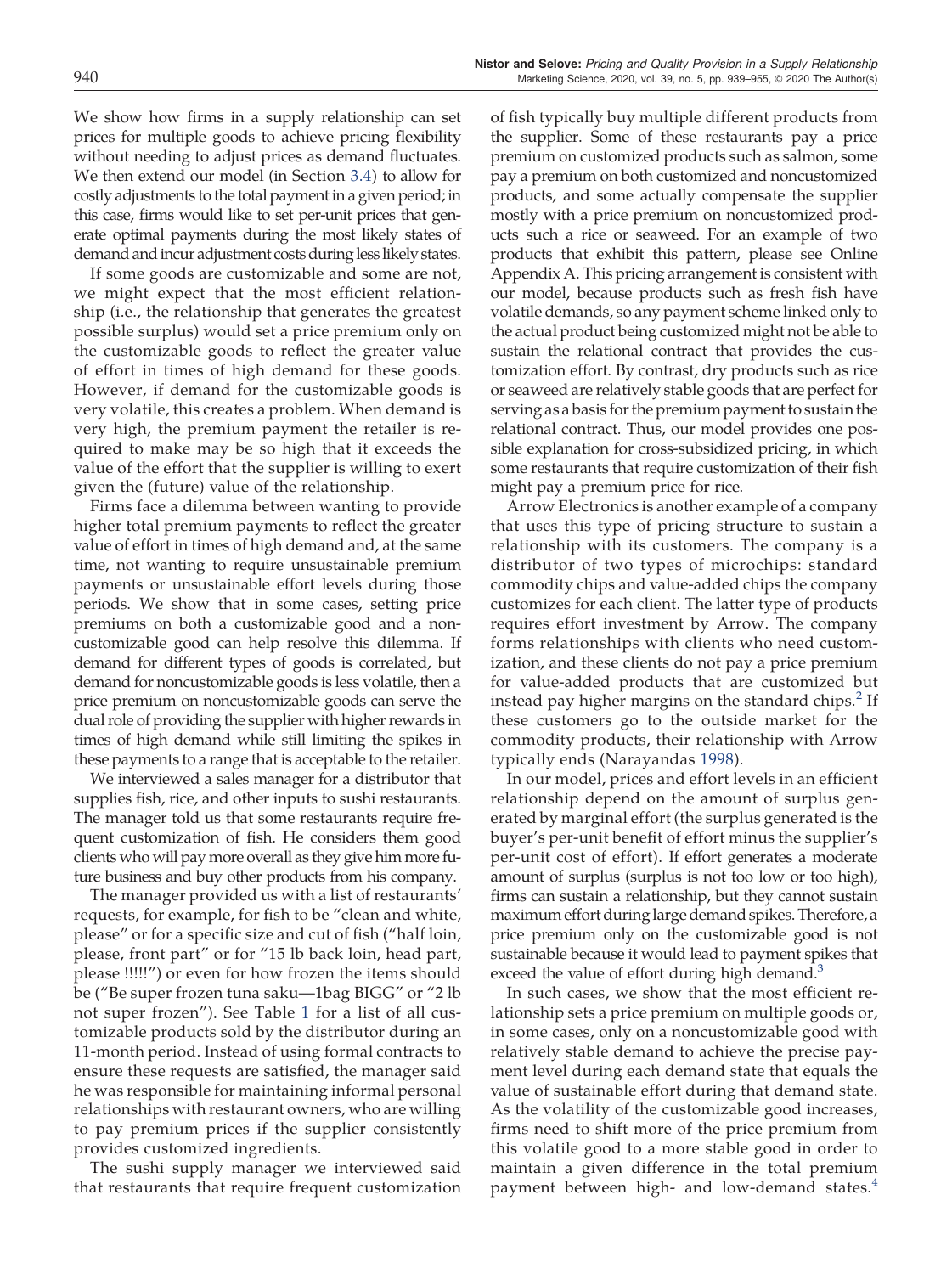| Frozen Scottish Whole Salmon<br>9.09<br>27.64<br>Y/F Tuna Loin<br>3.68<br>11.20<br>2.64<br>8.03<br>Fluke (Hirame)<br>2.53<br>7.69<br>Farm Rock<br>Frozen Escolar Block<br>2.20<br>6.70<br>1.83<br>5.56<br>California Uni<br>Frozen Smoked Salmon Chunk<br>1.81<br>5.51<br>Frozen Hamachi Fillet<br>1.66<br>5.06<br>(Frozen) Scottish Salmon Fillet for Sushi<br>0.85<br>2.60<br>0.78<br>2.38<br>Big Eye Tuna Loin<br>0.55<br>Frozen Hamachi Loin Farm Japan<br>1.69<br>0.51<br>Asi Beff Gyoza<br>1.55<br>Mushidako Octopus<br>0.49<br>1.48<br>Fresh Hamachi Fillet (Japan)<br>0.43<br>1.30<br>0.43<br>1.29<br>Aji<br>Frozen Albacore Tuna Loin<br>0.42<br>1.28<br>Frozen Escolar Block<br>0.41<br>1.25<br>0.41<br>1.23<br>Live Mirugai (Geoduck)<br>0.29<br>0.87<br>Madai (Japan)<br>0.24<br>0.73<br>Fresh Kanpachi Fillet<br>0.24<br>0.72<br>Unagi<br>Spanish Mackeral (USA)<br>0.23<br>0.69<br>OO-Toro Southern Blufin<br>0.22<br>0.68<br>0.21<br>0.62<br>Atlantic Whole Salmon (Farm Raised)<br>0.20<br>Tuna Ground<br>0.61<br>0.14<br>Apex Y/F Tuna Saku AAA<br>0.43<br><b>Blue Fin O-Toro</b><br>0.13<br>0.40<br>YF Tuna Loin<br>0.10<br>0.29<br>Bluefin Tuna Loin<br>0.08<br>0.25<br>BE Super Frozen Tuna Saku<br>0.03<br>0.10<br>0.02<br>0.07<br>Y/F. Tuna Loin<br>Chillian Sea Bass<br>0.02<br>0.06<br>BF Frozen O-Toro (Saku)<br>0.01<br>0.03<br>Awabi (Abalone)<br>0.00<br>0.01<br>Y/F Super Frozen Tuna Saku<br>0.01<br>0.00<br>Overall customized<br>32.87<br>100.00 | Product name | Percent of total orders | Percent of customized orders |
|----------------------------------------------------------------------------------------------------------------------------------------------------------------------------------------------------------------------------------------------------------------------------------------------------------------------------------------------------------------------------------------------------------------------------------------------------------------------------------------------------------------------------------------------------------------------------------------------------------------------------------------------------------------------------------------------------------------------------------------------------------------------------------------------------------------------------------------------------------------------------------------------------------------------------------------------------------------------------------------------------------------------------------------------------------------------------------------------------------------------------------------------------------------------------------------------------------------------------------------------------------------------------------------------------------------------------------------------------------------------------------------------------------------------------------------------------------------------------------|--------------|-------------------------|------------------------------|
|                                                                                                                                                                                                                                                                                                                                                                                                                                                                                                                                                                                                                                                                                                                                                                                                                                                                                                                                                                                                                                                                                                                                                                                                                                                                                                                                                                                                                                                                                  |              |                         |                              |
|                                                                                                                                                                                                                                                                                                                                                                                                                                                                                                                                                                                                                                                                                                                                                                                                                                                                                                                                                                                                                                                                                                                                                                                                                                                                                                                                                                                                                                                                                  |              |                         |                              |
|                                                                                                                                                                                                                                                                                                                                                                                                                                                                                                                                                                                                                                                                                                                                                                                                                                                                                                                                                                                                                                                                                                                                                                                                                                                                                                                                                                                                                                                                                  |              |                         |                              |
|                                                                                                                                                                                                                                                                                                                                                                                                                                                                                                                                                                                                                                                                                                                                                                                                                                                                                                                                                                                                                                                                                                                                                                                                                                                                                                                                                                                                                                                                                  |              |                         |                              |
|                                                                                                                                                                                                                                                                                                                                                                                                                                                                                                                                                                                                                                                                                                                                                                                                                                                                                                                                                                                                                                                                                                                                                                                                                                                                                                                                                                                                                                                                                  |              |                         |                              |
|                                                                                                                                                                                                                                                                                                                                                                                                                                                                                                                                                                                                                                                                                                                                                                                                                                                                                                                                                                                                                                                                                                                                                                                                                                                                                                                                                                                                                                                                                  |              |                         |                              |
|                                                                                                                                                                                                                                                                                                                                                                                                                                                                                                                                                                                                                                                                                                                                                                                                                                                                                                                                                                                                                                                                                                                                                                                                                                                                                                                                                                                                                                                                                  |              |                         |                              |
|                                                                                                                                                                                                                                                                                                                                                                                                                                                                                                                                                                                                                                                                                                                                                                                                                                                                                                                                                                                                                                                                                                                                                                                                                                                                                                                                                                                                                                                                                  |              |                         |                              |
|                                                                                                                                                                                                                                                                                                                                                                                                                                                                                                                                                                                                                                                                                                                                                                                                                                                                                                                                                                                                                                                                                                                                                                                                                                                                                                                                                                                                                                                                                  |              |                         |                              |
|                                                                                                                                                                                                                                                                                                                                                                                                                                                                                                                                                                                                                                                                                                                                                                                                                                                                                                                                                                                                                                                                                                                                                                                                                                                                                                                                                                                                                                                                                  |              |                         |                              |
|                                                                                                                                                                                                                                                                                                                                                                                                                                                                                                                                                                                                                                                                                                                                                                                                                                                                                                                                                                                                                                                                                                                                                                                                                                                                                                                                                                                                                                                                                  |              |                         |                              |
|                                                                                                                                                                                                                                                                                                                                                                                                                                                                                                                                                                                                                                                                                                                                                                                                                                                                                                                                                                                                                                                                                                                                                                                                                                                                                                                                                                                                                                                                                  |              |                         |                              |
|                                                                                                                                                                                                                                                                                                                                                                                                                                                                                                                                                                                                                                                                                                                                                                                                                                                                                                                                                                                                                                                                                                                                                                                                                                                                                                                                                                                                                                                                                  |              |                         |                              |
|                                                                                                                                                                                                                                                                                                                                                                                                                                                                                                                                                                                                                                                                                                                                                                                                                                                                                                                                                                                                                                                                                                                                                                                                                                                                                                                                                                                                                                                                                  |              |                         |                              |
|                                                                                                                                                                                                                                                                                                                                                                                                                                                                                                                                                                                                                                                                                                                                                                                                                                                                                                                                                                                                                                                                                                                                                                                                                                                                                                                                                                                                                                                                                  |              |                         |                              |
|                                                                                                                                                                                                                                                                                                                                                                                                                                                                                                                                                                                                                                                                                                                                                                                                                                                                                                                                                                                                                                                                                                                                                                                                                                                                                                                                                                                                                                                                                  |              |                         |                              |
|                                                                                                                                                                                                                                                                                                                                                                                                                                                                                                                                                                                                                                                                                                                                                                                                                                                                                                                                                                                                                                                                                                                                                                                                                                                                                                                                                                                                                                                                                  |              |                         |                              |
|                                                                                                                                                                                                                                                                                                                                                                                                                                                                                                                                                                                                                                                                                                                                                                                                                                                                                                                                                                                                                                                                                                                                                                                                                                                                                                                                                                                                                                                                                  |              |                         |                              |
|                                                                                                                                                                                                                                                                                                                                                                                                                                                                                                                                                                                                                                                                                                                                                                                                                                                                                                                                                                                                                                                                                                                                                                                                                                                                                                                                                                                                                                                                                  |              |                         |                              |
|                                                                                                                                                                                                                                                                                                                                                                                                                                                                                                                                                                                                                                                                                                                                                                                                                                                                                                                                                                                                                                                                                                                                                                                                                                                                                                                                                                                                                                                                                  |              |                         |                              |
|                                                                                                                                                                                                                                                                                                                                                                                                                                                                                                                                                                                                                                                                                                                                                                                                                                                                                                                                                                                                                                                                                                                                                                                                                                                                                                                                                                                                                                                                                  |              |                         |                              |
|                                                                                                                                                                                                                                                                                                                                                                                                                                                                                                                                                                                                                                                                                                                                                                                                                                                                                                                                                                                                                                                                                                                                                                                                                                                                                                                                                                                                                                                                                  |              |                         |                              |
|                                                                                                                                                                                                                                                                                                                                                                                                                                                                                                                                                                                                                                                                                                                                                                                                                                                                                                                                                                                                                                                                                                                                                                                                                                                                                                                                                                                                                                                                                  |              |                         |                              |
|                                                                                                                                                                                                                                                                                                                                                                                                                                                                                                                                                                                                                                                                                                                                                                                                                                                                                                                                                                                                                                                                                                                                                                                                                                                                                                                                                                                                                                                                                  |              |                         |                              |
|                                                                                                                                                                                                                                                                                                                                                                                                                                                                                                                                                                                                                                                                                                                                                                                                                                                                                                                                                                                                                                                                                                                                                                                                                                                                                                                                                                                                                                                                                  |              |                         |                              |
|                                                                                                                                                                                                                                                                                                                                                                                                                                                                                                                                                                                                                                                                                                                                                                                                                                                                                                                                                                                                                                                                                                                                                                                                                                                                                                                                                                                                                                                                                  |              |                         |                              |
|                                                                                                                                                                                                                                                                                                                                                                                                                                                                                                                                                                                                                                                                                                                                                                                                                                                                                                                                                                                                                                                                                                                                                                                                                                                                                                                                                                                                                                                                                  |              |                         |                              |
|                                                                                                                                                                                                                                                                                                                                                                                                                                                                                                                                                                                                                                                                                                                                                                                                                                                                                                                                                                                                                                                                                                                                                                                                                                                                                                                                                                                                                                                                                  |              |                         |                              |
|                                                                                                                                                                                                                                                                                                                                                                                                                                                                                                                                                                                                                                                                                                                                                                                                                                                                                                                                                                                                                                                                                                                                                                                                                                                                                                                                                                                                                                                                                  |              |                         |                              |
|                                                                                                                                                                                                                                                                                                                                                                                                                                                                                                                                                                                                                                                                                                                                                                                                                                                                                                                                                                                                                                                                                                                                                                                                                                                                                                                                                                                                                                                                                  |              |                         |                              |
|                                                                                                                                                                                                                                                                                                                                                                                                                                                                                                                                                                                                                                                                                                                                                                                                                                                                                                                                                                                                                                                                                                                                                                                                                                                                                                                                                                                                                                                                                  |              |                         |                              |
|                                                                                                                                                                                                                                                                                                                                                                                                                                                                                                                                                                                                                                                                                                                                                                                                                                                                                                                                                                                                                                                                                                                                                                                                                                                                                                                                                                                                                                                                                  |              |                         |                              |
|                                                                                                                                                                                                                                                                                                                                                                                                                                                                                                                                                                                                                                                                                                                                                                                                                                                                                                                                                                                                                                                                                                                                                                                                                                                                                                                                                                                                                                                                                  |              |                         |                              |
|                                                                                                                                                                                                                                                                                                                                                                                                                                                                                                                                                                                                                                                                                                                                                                                                                                                                                                                                                                                                                                                                                                                                                                                                                                                                                                                                                                                                                                                                                  |              |                         |                              |
|                                                                                                                                                                                                                                                                                                                                                                                                                                                                                                                                                                                                                                                                                                                                                                                                                                                                                                                                                                                                                                                                                                                                                                                                                                                                                                                                                                                                                                                                                  |              |                         |                              |
|                                                                                                                                                                                                                                                                                                                                                                                                                                                                                                                                                                                                                                                                                                                                                                                                                                                                                                                                                                                                                                                                                                                                                                                                                                                                                                                                                                                                                                                                                  |              |                         |                              |

#### <span id="page-4-0"></span>Table 1. Customizable Items

Note. Based on sales data and customization requests from a supplier of sushi restaurants in the southeastern United States, April 2010–February 2011.

We also present model extensions in which it is not possible to choose prices that always generate the desired payment levels, and instead firms incur payment adjustment costs during certain periods (Section [3.4](#page-11-0)) or split their order quantity between their main supplier and the outside market to limit payment spikes during high demand (Section [3.5](#page-13-0)).

Our model implies that contracts become more efficient when firms have more instruments available to match their desired payment levels in each demand state. Therefore, firms would generally like to use all available pricing instruments if there is no additional transaction cost to doing so. For example, if firms can include a fixed-payment component, similar to twopart tariffs, then doing so makes their contract more efficient. However, we show (Section [3.6](#page-14-0)) that twopart tariffs do not eliminate the benefit of also setting a per-unit price premium on multiple goods. In particular, if there are more than two possible quantity levels for the customizable good, then a two-part tariff does not allow firms to set payment levels that increase linearly up to a certain quantity and then become less sensitive to quantity above that level. In such cases, firms can use per-unit price premiums on multiple goods to provide additional degrees of freedom in determining the total payment in each period.

An important implication of our model is that trading multiple goods can increase equilibrium profits for both firms by allowing more flexible payment arrangements than would be possible if they traded only the customizable good. Therefore, a supplier that provides customized goods may want to offer a full product line, including goods that do not require customization. Buyers that require customization then have an incentive to purchase all their goods from the same supplier, and both firms can benefit from this arrangement.

Section [2](#page-5-0) reviews related literature. Section [3](#page-6-0) presents the theoretical model. Section [4](#page-15-0) concludes with implications for channel management and directions for future research. Online Appendix A contains an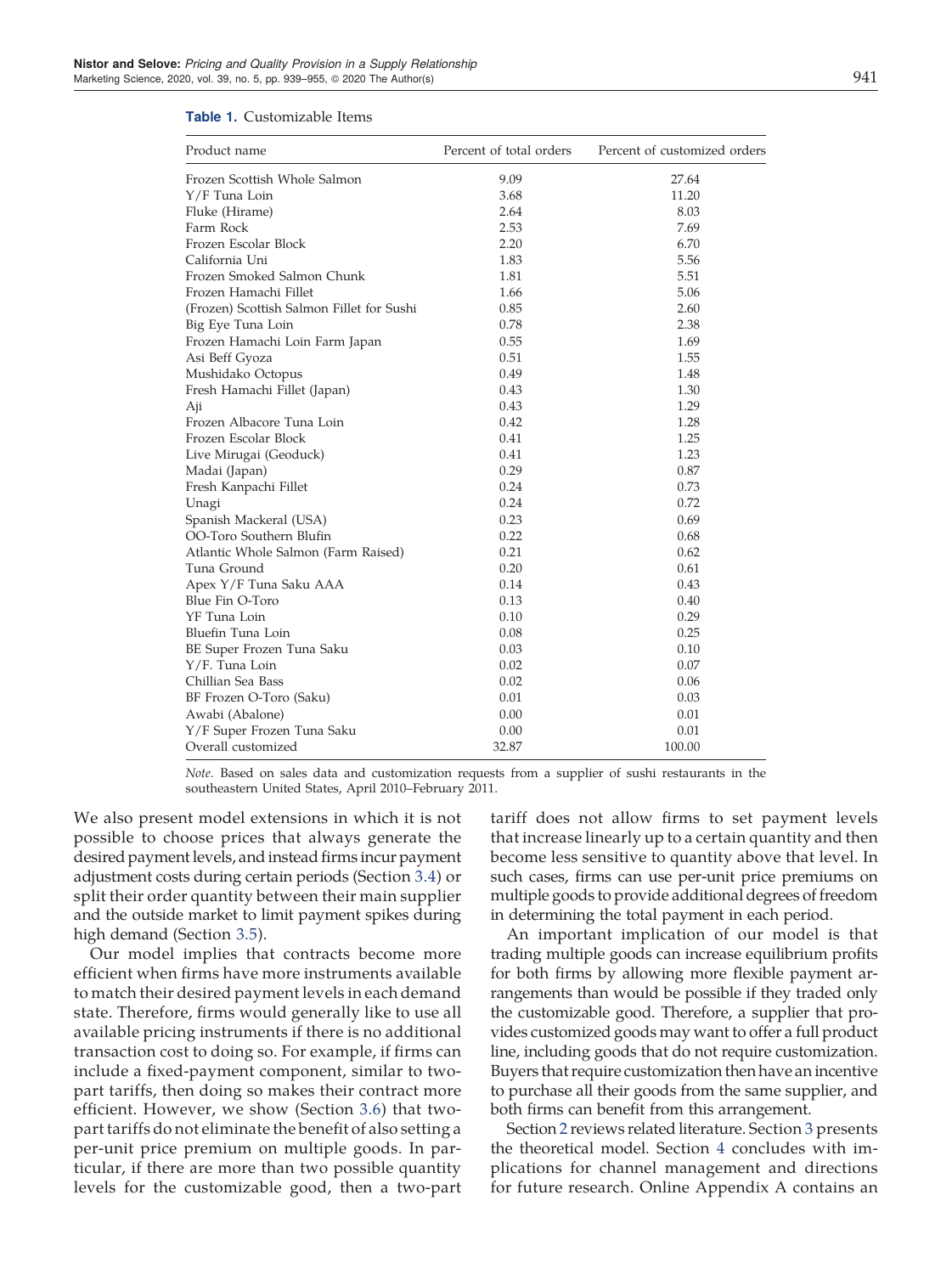example from a supplier of sushi restaurants. Online

### <span id="page-5-0"></span>2. Related Literature

There is a growing theoretical literature on relational contracts (Baker et al. [2002](#page-17-1), Levin [2003,](#page-17-7) Gibbons [2005](#page-17-8), Plambeck and Taylor [2006](#page-17-9), Halac [2012](#page-17-10), Li and Matouschek [2013,](#page-17-11) Halac [2015\)](#page-17-12). Experimental and empirical research has also documented how relational contracts can ensure reliable product supply (Brown et al. [2004,](#page-17-13) Macchiavello and Morjaria [2015\)](#page-17-14). A key finding of this literature is that discretionary payments can never become too large or the principal would violate the contract, and effort specified in the contract can never become too large or the agent would violate the contract. However, standard theoretical models of relational contracts assume that bonus payments are a general function of observed performance outcomes (e.g., Levin [2003\)](#page-17-7). Such models do not allow meaningful analysis of cross-subsidized pricing. These models typically assume that there is only one task or product. Also, because they assume that payments can be a general function of outcomes for a task that requires effort, the principal does not pay a per-unit price premium for the task but instead offers a general bonus. By contrast, our model includes two products and a more realistic payment mechanism with constant per-unit prices that is commonly used in practice (Schmalensee [1989\)](#page-17-15).

Consistent with our modeling assumptions, previous research has documented reasons why unit prices tend to remain constant even during demand fluctuations. Zbaracki et al. ([2004\)](#page-18-0) measure the costs of adjusting prices in a business-to-business (B2B) setting, finding large managerial costs of gathering information and communicating about price changes with the client. These costs of adjusting prices are a significant portion of the revenue and act as a deterrent toward changing prices too often or employing complicated pricing schemes. Moreover, Levy et al. ([2010\)](#page-17-2) show that prices remain rigid even during large demand spikes because of the opportunity cost of adjusting prices during these busy times. Laboratory experiments confirm that to avoid the implementation costs of dynamic pricing, subjects prefer to agree on a single price for multiple rounds of trading, even when doing so leads to some inefficient trades (Maciejovsky and Wernerfelt [2011](#page-17-3)). Previous research has also shown that fairness concerns can lead managers to set stable prices in order to avoid imposing disutilty from unfairness on customers who might pay elevated prices during periods of high demand (Anderson and Simester [2010](#page-17-4), Selove [2019\)](#page-17-5).

Our paper uses an infinitely repeated game in the style of Rotemberg and Saloner ([1986\)](#page-17-16), Abreu ([1988\)](#page-17-17), Lal ([1990](#page-17-18)), Dechenaux and Kovenock ([2007](#page-17-19)), Thomadsen

and Bhardwaj ([2011\)](#page-17-20), and Piccolo and Miklos-Thal ([2012\)](#page-17-21). Like these earlier papers, we derive conditions in which repeated interactions enable firms to cooperate in equilibrium. By applying this framework to the problem of pricing and quality provision in a channel with multiple products, we generate new insights about the optimal pricing tactics that make cooperation sustainable, including cross-subsidized pricing. Unlike papers on folk theorem results, we do not focus on cases in which the discount factors approach one, and therefore, it is not generally the case in our model that any outcome better than each firm's worst-case payoff is sustainable. As is standard in the theory on relational contracts (e.g., Baker et al. [2002,](#page-17-1) Levin [2003](#page-17-7)) and most other theory papers on repeated interactions (e.g., Rotemberg and Saloner [1986\)](#page-17-16), we derive the most efficient sustainable equilibrium for discount factors that do not approach one.

Previous theory on bundling and tying has developed models in which a monopolist requires customers who wish to purchase one product to also buy another product from the firm as an anticompetitive measure (Whinston [1990,](#page-18-1) Rey and Tirole [2007\)](#page-17-22) or to extract more surplus from consumers (Bakos and Brynjolfsson [1999](#page-17-23)). Our model involves a different and, in some sense, opposite motivation for multiproduct relationships compared with this earlier literature. Rather than the supplier leveraging power over a pricetaking customer to the detriment of the customer, firms in our model agree to prices that help to ensure that a long-standing and mutually valuable relationship persists while providing the strongest possible incentives for the supplier to exert effort that benefits the customer. Also, in our model, the supplier would not need to implement a formal legal requirement for customers to buy multiple products because the threat of reduced supplier effort provides an incentive for the downstream firm to buy multiple products from the supplier.

Literature on product line pricing has studied optimal prices when products are either complements or substitutes (Reibstein and Gatignon [1984,](#page-17-24) Dobson and Kalish [1988,](#page-17-25) Belloni et al. [2008](#page-17-26)). Our paper focuses on a different aspect of product line pricing. The goods in our model are neither substitutes nor complements on the demand side. Rather, firms agree on prices for multiple products that help sustain a reliable supply relationship with the greatest possible effort. Optimal prices in our model depend on the degree of volatility of demand for each good over time. If demand for the customizable good is sufficiently volatile, the downstream firm pays a premium both on that good and also on a basic good with more stable demand.

Bargaining as a mechanism of setting wholesale prices has been analyzed in Iyer and Villas-Boas ([2003\)](#page-17-0).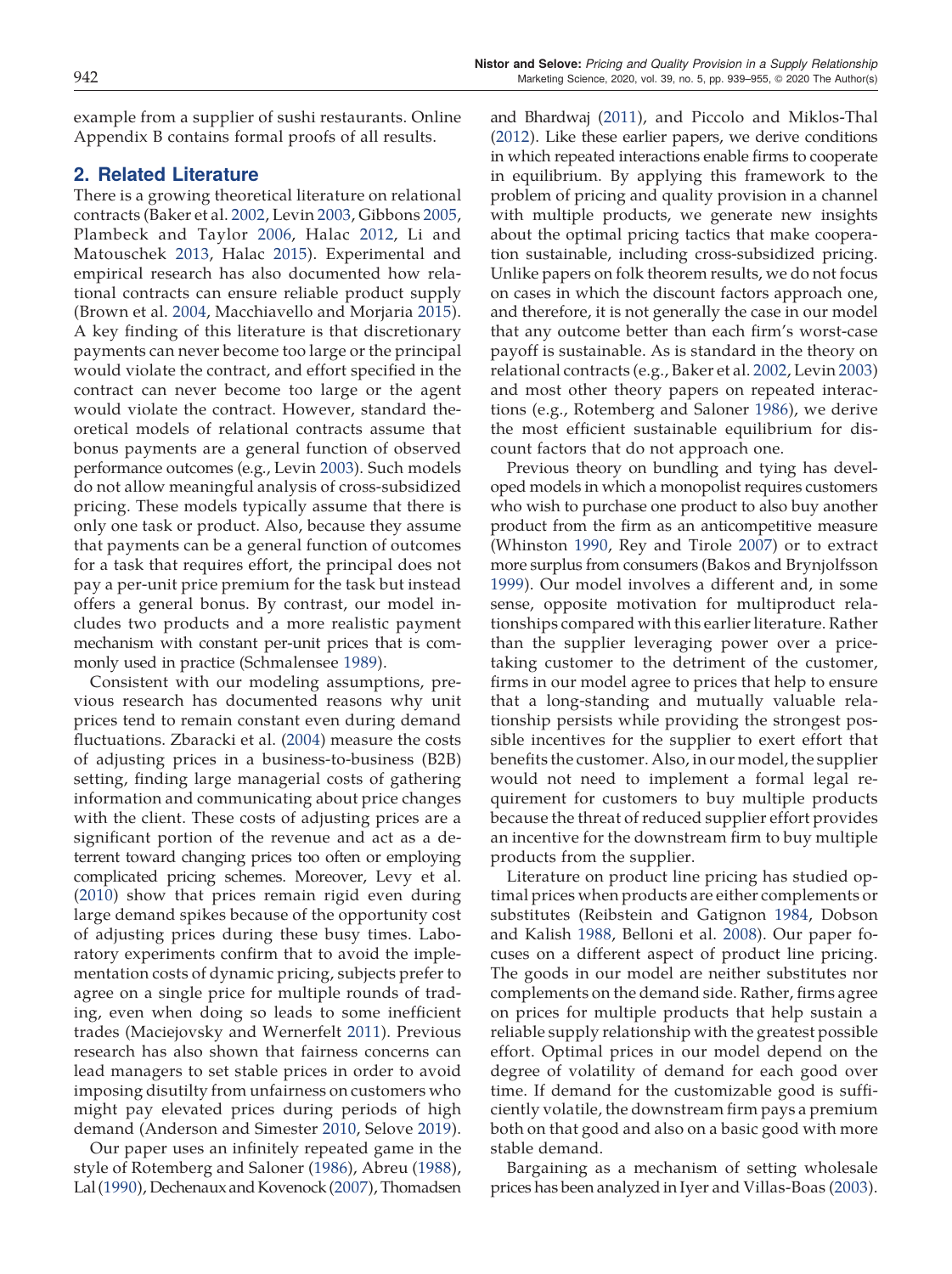Our paper studies a different mechanism for sustaining effort, by allowing infinitely repeated interactions that make relational contracts possible. Another related stream of literature studies how information asymmetries affect channel partners (Jeuland and Shugan [1983](#page-17-27), Desiraju and Moorthy [1997,](#page-17-28) Shaffer and Zettelmeyer [2002](#page-17-29), Corbett et al. [2004](#page-17-30), Busse et al. [2006,](#page-17-31) Guo and Iyer [2010](#page-17-32)). Our paper assumes that all parties in the channel have the same information about demand, costs and each other's types.

The marketing literature also has a long tradition of studying relationships and their importance in B2B environments, studying characteristics of how such relationships influence transactions (Spekman et al. [1998](#page-17-33), Jap [1999,](#page-17-34) Ghosh et al. [2006,](#page-17-35) Shervani et al. [2007](#page-17-36), Tuli et al. [2007](#page-18-2), [2010](#page-18-3)). Our paper contributes to this literature by formulating a theoretical model of repeated interactions that provides insights into the mechanism behind prices and quality in channel relationships.

#### <span id="page-6-0"></span>3. Theoretical Model

The model has two risk-neutral players: a manufacturer and a retailer. The upstream firm can sell two goods to the downstream firm. Good 1 is a customizable good, the value of which increases if the seller invests (noncontractible) effort into customizing it for the retailer. Good 2 is a basic good that cannot be customized. The players trade repeatedly at dates  $t = 0, 1, 2, \ldots$  Let good 1, which has an uncontractible quality dimension, be denoted by subscript  $u$ , whereas the basic good (good 2) is denoted by  $b$ .

On-time delivery, consistent good customer service, personal help, and even customized improvements to the physical good are possible examples of quality dimensions that may be uncontractible or unknown, as in Iyer and Villas-Boas ([2003\)](#page-17-0), at the time the bargaining process over prices takes place. The model allows for these uncontractible quality dimensions to be quite general; it suffices that a formal contract may be hard to enforce or hard to specify or costly to monitor for the results to be valid.

The firms find it impossible to write completely enforceable contracts because of the complexity of the transactions (for example), but their desire to continue to do business with each other in the future acts as an incentive to maintain a relational contract. Under certain conditions, this relationship is selfenforcing and leads to optimal quality for the buyer because both parties fear the loss of future benefits if they deviate from cooperating.

As is standard in the relational contracting literature (e.g., Baker et al. [2002,](#page-17-1) Levin [2003](#page-17-7)), including models of supply relationships (Macchiavello and Morjaria [2015,](#page-17-14) Andrews and Barron [2016](#page-17-37)), we abstract away from modeling the downstream firm's

customer demand. Rather, we assume that the retailer needs quantities  $q_{t,u}$  and  $q_{t,b}$  of goods 1 and 2, respectively, in period  $t$ . These amounts vary randomly from period to period, and we allow for  $q_{t,u}$  and  $q_{t,b}$  to be correlated in each period, with joint distribution  $F(q_{t,u}, q_{t,b})$  that is independent and identical across time periods. For now, the only other restriction we place on these distributions is that they are bounded, so there is a maximum possible quantity of each product. We later analyze the model for specific quantity distributions that allow us to explicitly derive optimal contracts that include a price premium on both products.

The downstream firm's utility from buying from the seller at time  $t$  is given by

$$
U_{R_t} = q_{t,u}(\alpha_u + \beta e_t - P_{t,u}) + q_{t,b}(\alpha_b - P_{t,b}), \qquad (1)
$$

with  $e_t$  the noncontractible effort per unit put in by the seller at time *t*, where  $e_t \in [0,1]$ . Setting  $e_t = 1$  implies that the supplier fully meets all the customization needs of the retailer for period t, whereas  $e_t < 1$  implies that these needs are not fully met. Here  $\beta$  is the per-unit benefit of the customization effort to the retailer,  $P_{t,u}$  and  $P_{t,b}$  are the unit prices at time  $t$ , and  $\alpha_u$ and  $\alpha_b$  are constants.

The seller's utility from selling to the retailer at time t is given by

$$
U_{S_t} = q_{t,u} (P_{t,u} - \gamma e_t) + q_{t,b} P_{t,b}, \qquad (2)
$$

with  $\gamma$  being the per-unit cost of effort, where  $\beta > \gamma > 0$ , so the benefit to the retailer of customization effort exceeds the cost to the supplier. $5$  Note that optimal effort for maximizing total channel profits is given by  $e_t = 1$  in each period. This is the optimal per-unit effort, which implies that optimal total effort costs for the seller are higher when quantity  $q_{t,u}$  is high. We have assumed linear effort costs, similar to Bond and Gomes ([2009\)](#page-17-38) and Ludwig et al. [\(2011](#page-17-39)), so that we can explicitly derive the maximum sustainable effort and the efficient price levels for particular demand distributions.

Both firms have the option to buy or sell the goods on the outside market at unit prices  $\bar{P}_u$  and  $\bar{P}_b$ , where  $\alpha_u > \bar{P_u} > 0$  and  $\alpha_b > \bar{P_b} > 0$ . This outside option does not provide customization to the retailer and does not reward the supplier for the effort expended on customization. For example, the outside market may consist of low-end retailers who do not value customization and low-end suppliers who cannot serve customization requests in a cost-effective manner. Thus, for periods in which they trade on the outside market, the players utilities are given by $<sup>6</sup>$  $<sup>6</sup>$  $<sup>6</sup>$ </sup>

$$
U_{R_t} = q_{t,u} \left( \alpha_u - \bar{P_u} \right) + q_{t,b} \left( \alpha_b - \bar{P_b} \right), \tag{3}
$$

$$
U_{S_t} = q_{t,u}\overline{P}_u + q_{t,b}\overline{P}_b.
$$
 (4)

In each period, the buyer can buy either from the seller or from the outside market, but not from both.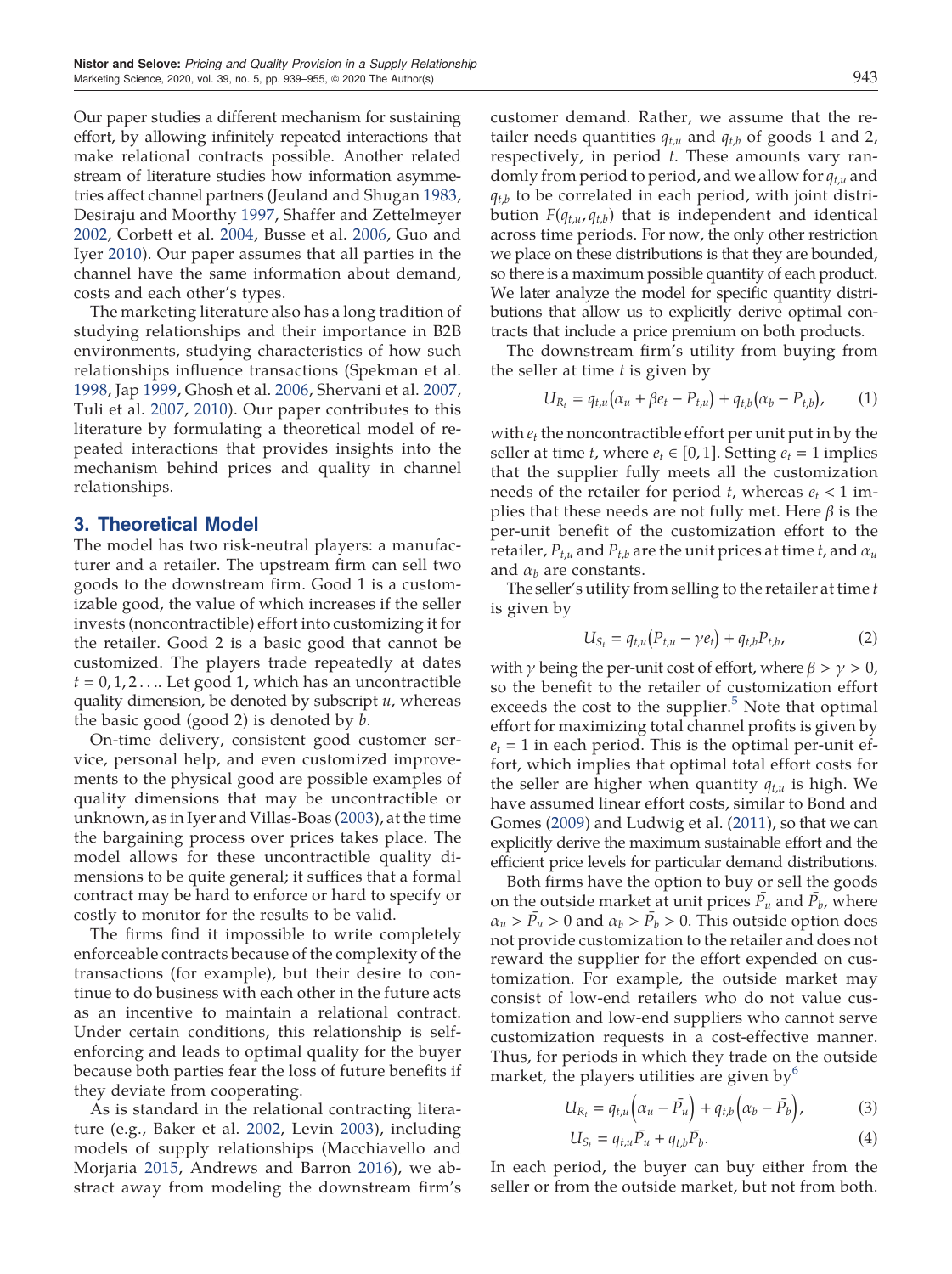We later present a model extension that does allow the buyer to split its order for a period between different suppliers if it incurs an additional transaction cost.

The retailer wants to maximize  $\sum_{t=0}^{\infty} \delta^t U_{R_t}$ , whereas the supplier wants to maximize  $\sum_{t=0}^{\infty} \delta^t U_{S_t}$ , where each firm's discount factor is denoted by  $\delta \in (0,1)$ .

#### 3.1. Timing

The parties initially agree on a pair of prices  $(P_u, P_b)$  for the goods. These prices can be greater than, equal to, or less than the outside market prices for the goods. The prices that the firms initially choose remain constant over the course of their relationship. The restriction to contracts with constant unit prices, which is commonly found in many industries, has been justified on the grounds of simplicity (Schmalensee [1989](#page-17-15)). One way to interpret the constant-unit-prices assumption is that there are often costs to adjusting unit prices (Levy et al. [1997](#page-17-40), Zbaracki et al. [2004\)](#page-18-0). The results in this paper show how firms can set prices of two different goods to achieve some flexibility in their pricing without the need to incur such price adjust-ment costs.<sup>[7](#page-16-6)</sup> We later present a model extension in which firms can agree on a different payment level for a given period than the one implied by their initial agreement if they incur an adjustment cost in that period.

After the players agree to prices for each good, they have the option to trade at times  $t = 0, 1, 2, \ldots$  based on this contract. At each time t, the game has three stages:

1. Nature draws  $q_{t,u}$  and  $q_{t,b}$ , and the buyer and the seller observe this demand for that particular period.

2. The buyer can either agree to pay the unit prices from the relational contract  $P_u$  and  $P_b$ , or it can go to the outside market, which offers  $\bar{P_u}$  and  $\bar{P_b}$ .

3. The seller decides how much effort to put into providing the service  $e_t$ . The buyer observes this choice.

Note that the buyer commits to a payment before observing the seller's effort level. Therefore, the seller has an opportunity to shirk on the contract by accepting payment for the goods while providing less effort than agreed by the relational contract. $8$  If effort levels were legally enforceable, then the parties could always achieve optimal effort with a formal contract, and a relational contract would not be necessary.

#### <span id="page-7-1"></span>3.2. Results

A subgame perfect equilibrium, which we also refer to as a relationship or relational contract, consists of an initial pair of prices and strategies for each player after each possible history such that neither firm has a profitable deviation after any history. We define an equilibrium as efficient if it generates weakly greater

total surplus than any other equilibrium, that is, if it maximizes the equilibrium value of the following:

$$
E\left[\sum_{t=0}^{\infty}\delta^{t}(U_{R_{t}}+U_{S_{t}})\right].
$$
\n(5)

We will also say that one relational contract is more efficient than another if the former contract generates greater surplus than the latter. In principle, for any equilibrium that maximizes this surplus generated, firms could divide the surplus in any manner they choose with an initial lump-sum transfer between the players, as shown by Levin ([2003\)](#page-17-7).

In our model, all actions are observable by both players, so it is common knowledge whether either player has ever deviated from the equilibrium path. We will focus on equilibria in which, if either player deviates, firms never trade with each other again, which provides the strongest possible incentives for players to follow their equilibrium strategy (Abreu [1988](#page-17-17), Levin [2003](#page-17-7)). $9$  In particular, because effort is observable in our model, temporary punishments are not necessary in equilibrium. In this respect, our model is similar to the repeated-game model with perfect monitoring by Rotemberg and Saloner ([1986](#page-17-16)) and different from the models of imperfect monitoring by Green and Porter ([1984](#page-17-41)) and Abreu et al. [\(1990](#page-17-42)).

Our formal propositions derive conditions in which it is efficient for firms to trade with each other during all periods.<sup>[10](#page-16-9)</sup> We first show that for such equilibria, it is efficient to set effort levels that depend only on the current quantity of the customizable good. Such relationships represent what Levin ([2003\)](#page-17-7) defines as a "stationary contract," with effort and payment levels on the equilibrium path that depend only on the current period's product quantities.

Lemma 1. If there exists an equilibrium in which firms always trade with each other, then the most efficient such equilibrium has effort levels  $e_t = e(q_{t,u})$  that depend only on the current quantity of the customizable good.

We now derive conditions for both the supplier and the retailer to stay in a relationship in which they trade with each other during all periods.

At any time *t*, the utility for the buyer if it stays in the relationship is given by its utility in the present period added to the discounted stream of utilities it gets in the future while it is in the relationship:

<span id="page-7-0"></span>
$$
q_{t,u}(\alpha_u + \beta e_t - P_u) + q_{t,b}(\alpha_b - P_b) + \sum_{T=t+1}^{\infty} \delta^{(T-t)} \times E[q_{T,u}(\alpha_u + \beta e_T - P_u) + q_{T,b}(\alpha_b - P_b)],
$$
 (6)

where  $e_t$  and  $e_T$  are current and future supplier effort levels based on the relational contract.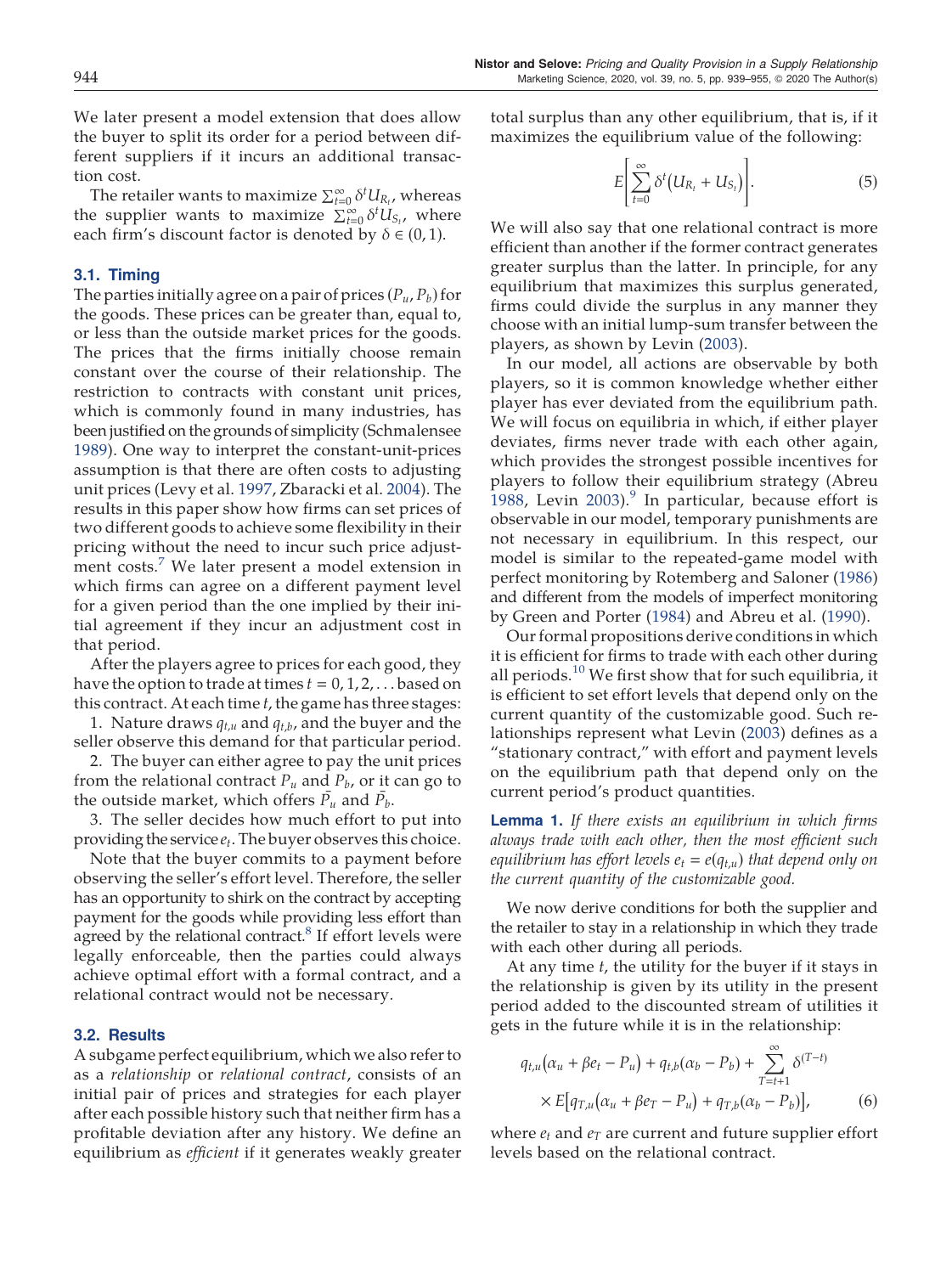By contrast, if the buyer deviates and goes to the outside market, the relationship will end. In this case, prices in this period and all future periods will be  $\bar{P_u}$ and  $\bar{P_b}$ , and effort will be zero in the current period and all future periods. Thus, the buyer's utility if it deviates at any time *t* is given by

<span id="page-8-0"></span>
$$
q_{t,u}\left(\alpha_u - \bar{P_u}\right) + q_{t,b}\left(\alpha_b - \bar{P_b}\right) + \sum_{T=t+1}^{\infty} \delta^{(T-t)} E\Big[q_{T,u}\Big(\alpha_u - \bar{P_u}\Big) + q_{T,b}\Big(\alpha_b - \bar{P_b}\Big)\Big].
$$
\n(7)

<span id="page-8-3"></span>By comparing expressions  $(6)$  $(6)$  $(6)$  and  $(7)$  $(7)$  and rearranging terms, we see that the buyer will always want to stay in the relationship if at each time  $t$ :

$$
(P_u - \bar{P}_u) \left( q_{t,u} + \frac{\delta}{1 - \delta} E[q_{T,u}] \right) + (P_b - \bar{P}_b)
$$
  
 
$$
\times \left( q_{t,b} + \frac{\delta}{1 - \delta} E[q_{T,b}] \right) \leq \beta \left( q_{t,u} e_t + \frac{\delta}{1 - \delta} E[q_{T,u} e_T] \right). \tag{8}
$$

Intuitively, the present value of all the premium payments the retailer makes must be less than the present value of the benefits it receives because of the supplier's higher effort for the relationship to be sustainable.

<span id="page-8-1"></span>The utility for the supplier if it stays in the relationship at any time  $t$  is

$$
q_{t,u}(P_u - \gamma e_t) + q_{t,b}P_b + \sum_{T=t+1}^{\infty} \delta^{(T-t)} E[q_{T,u}(P_u - \gamma e_T) + q_{T,b}P_b].
$$
\n(9)

By contrast, if the supplier deviates and provides lower effort than specified in the relational contract, the relationship ends, and the supplier only receives prices  $\bar{P_u}$  and  $\bar{P_b}$  in all future periods. Therefore, at any time *t*, the supplier's utility, if it deviates and provides zero effort, is

<span id="page-8-2"></span>
$$
q_{t,u}P_u + q_{t,b}P_b + \sum_{T=t+1}^{\infty} \delta^{(T-t)} E[q_{T,u}\bar{P}_u + q_{T,b}\bar{P}_b].
$$
 (10)

<span id="page-8-4"></span>By comparing expressions [\(9\)](#page-8-1) and ([10](#page-8-2)) and rearranging terms, we see that the supplier will always want to stay in the relationship if at each time  $t$ 

$$
(P_u - \bar{P_u}) \frac{\delta}{1 - \delta} E[q_{T,u}] + (P_b - \bar{P_b}) \frac{\delta}{1 - \delta} E[q_{T,b}]
$$
  
\n
$$
\ge \gamma \left( q_{t,u} e_t + \frac{\delta}{1 - \delta} E[q_{T,u} e_T] \right). \tag{11}
$$

Intuitively, the present value of the premium payments the supplier receives in all future periods must be greater than the present value of its cost of effort in the current period and all future periods for the supplier to stay in the relationship.

We are interested in conditions in which firms can design a more efficient contract if they trade two goods with a price premium on both goods instead of placing a price premium only on the customizable good. In fact, we will now derive conditions in which there is no sustainable relationship in which firms always trade with each other with a price premium only on the customizable good. Formally, if we allow  $P_u - \bar{P_u} > 0$  but impose the constraint  $P_b - \bar{P_b} = 0$ , then the buyer's condition to stay in the relationship, given by [\(8\)](#page-8-3), becomes

<span id="page-8-5"></span>
$$
(P_u - \bar{P_u})\left(q_{t,u} + \frac{\delta}{1-\delta}E[q_{T,u}]\right)
$$
  
\n
$$
\leq \beta \left(q_{t,u}e_t + \frac{\delta}{1-\delta}E[q_{T,u}e_T]\right).
$$
\n(12)

<span id="page-8-6"></span>The seller's incentive condition to stay in the relationship, given by ([11](#page-8-4)), becomes

$$
\gamma \left( q_{t,u} e_t + \frac{\delta}{1 - \delta} E \big[ q_{T,u} e_T \big] \right) \leq \left( P_u - \bar{P}_u \right) \frac{\delta}{1 - \delta} E \big[ q_{T,u} \big]. \tag{13}
$$

Multiplying both sides of ([12](#page-8-5)) by  $\frac{\gamma}{P_u - P_u}$  and both sides of ([13](#page-8-6)) by  $\frac{\beta}{P_u - P_u}$  and combining these two constraints imply that the following must hold:

$$
\gamma \left( q_{t,u} + \frac{\delta}{1 - \delta} E[q_{T,u}] \right) \le \beta \frac{\delta}{1 - \delta} E[q_{T,u}]. \tag{14}
$$

<span id="page-8-7"></span>Rearranging terms shows that this condition cannot hold during periods of peak demand of the customizable good, that is, when  $q_{t,u} = \max(q_{t,u})$ , if the following is true:

$$
\gamma \max(q_{t,u}) > (\beta - \gamma) \frac{\delta}{1 - \delta} E[q_{T,u}]. \tag{15}
$$

Therefore, if ([15](#page-8-7)) holds, then it is not possible for both ([8](#page-8-3)) and [\(11\)](#page-8-4) to hold during all periods for any relational contract that has a price premium on the customizable good but not on the basic good.

Intuitively, if ([15](#page-8-7)) holds, then demand spikes for the customizable good are so large that it is not possible to sustain optimal effort ( $e_t = 1$ ) during periods with the highest demand for this good. Therefore, the premium payment during such periods must be lowered to reflect the seller's actual effort level during peak demand to induce the buyer to make this payment. However, if we constrain the contract to include a price premium only on the customizable good (and not on the basic good), then reducing the payment during peak demand proportionally reduces the payment level during other periods, resulting in even weaker effort incentives, which require an additional payment reduction during peak demand to reflect the lowered effort levels, and so on, until any potential contract unravels.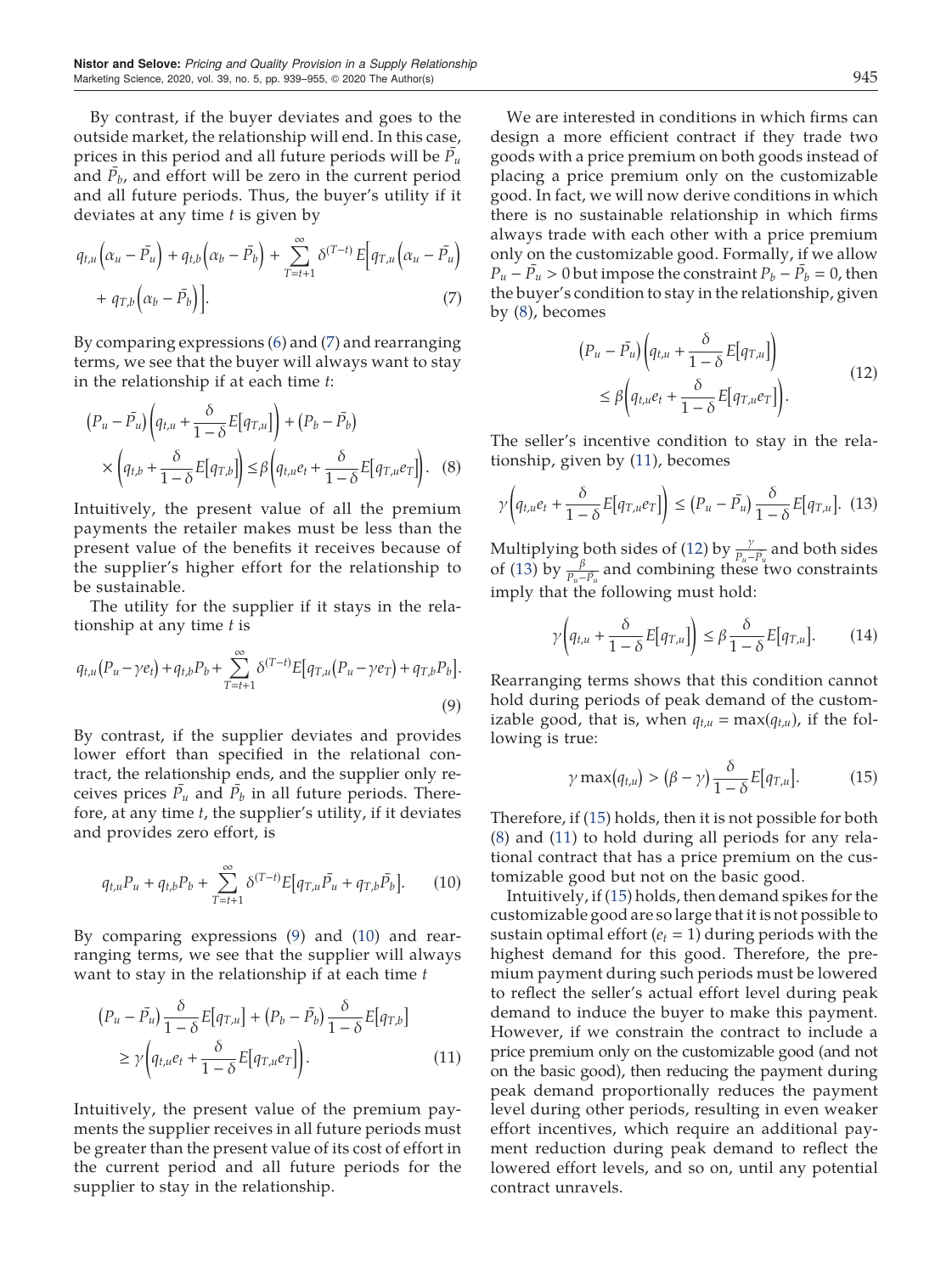<span id="page-9-1"></span>**Proposition 1.** If inequality [\(15](#page-8-7)) holds, then it is not possible to sustain any relationship in which firms always trade with each other with a price premium only on the customizable good. By contrast, if inequality [\(15](#page-8-7)) is reversed, firms can sustain optimal effort ( $e_t = 1$ ) during all periods with a price premium only on the customizable good.

The next step in the analysis is to identify an arrangement that gives both the seller and the buyer the appropriate incentives to sustain a relational contract during all periods when condition [\(15](#page-8-7)) holds. We will now derive an efficient contract that includes premium payments on both goods instead of only on the customizable good. To illustrate how this can occur, and to allow us to explicitly derive the most efficient contract, we assume that the quantities traded for each product have the following distribution:

$$
Prob(q_{t,u} = L, q_{t,b} = L) = 1 - \omega,
$$
 (16)

$$
Prob(q_{t,u} = H_u, q_{t,b} = H_b) = \omega,
$$
\n(17)

where  $0 < L < H_b < H_u$  and  $\omega \in (0, 1)$ . Note that we are assuming that demand for the goods is perfectly correlated and that there are only two possible states of demand in each period: one state in which both goods have low demand and another state in which both goods have relatively high demand. In the next two sections of this paper, we present extensions that allow demand for the two goods to be uncorrelated or imperfectly correlated. For notational simplicity, we have also normalized demand for the two goods to be equal ( $q_{t,u} = q_{t,b} = L$ ) in the low condition. However, this assumption could be relaxed, and the prices for the basic good could be scaled accordingly to produce equivalent results.

<span id="page-9-0"></span>We assume that the high-demand quantity for the customizable good is large enough to satisfy the following:

$$
\gamma H_u > (\beta - \gamma) \left(\frac{\delta}{1 - \delta}\right) [(1 - \omega)L + \omega H_u]. \tag{18}
$$

Note that [\(18\)](#page-9-0) is equivalent to ([15](#page-8-7)) for this demand distribution. If inequality ([18](#page-9-0)) were reversed, then the second part of Proposition [1](#page-9-1) would imply that firms can sustain an efficient relationship with a price premium only on the customizable good.

<span id="page-9-2"></span>We also assume that firms are patient enough that the following holds:

$$
\gamma < \left(\beta - \gamma\right) \left(\frac{\delta}{1 - \delta}\right). \tag{19}
$$

If inequality ([19](#page-9-2)) were reversed, then firms could not sustain any relationship, even if the quantity for the customizable good were constant.

When inequalities ([18](#page-9-0)) and [\(19\)](#page-9-2) both hold, we show that the most efficient relationship includes a price

premium on both goods, and this relationship can be sustained during all periods. We will now derive the most efficient contract. This contract involves setting  $e_t = 1$  during low demand and setting the maximum sustainable effort, denoted  $e_H^*$ , during high demand. We will show that the optimal high-demand effort level can be found by solving the following equation:

<span id="page-9-3"></span>
$$
\gamma H_u e_H^* = (\beta - \gamma) \frac{\delta}{1 - \delta} \left[ (1 - \omega)L + \omega H_u e_H^* \right]. \tag{20}
$$

When this equation holds, effort costs during high demand equal the expected discounted value of the relationship, so this effort level is sustainable. Note that each side of ([20\)](#page-9-3) is a linear function of  $e_H^*$ . Furthermore, ([19](#page-9-2)) implies that the left side of [\(20\)](#page-9-3) is less than the right side if we set  $e_H^* = \frac{L}{H_u}$ , whereas ([18](#page-9-0)) implies that the left side of ([20](#page-9-3)) is greater than the right side if we set  $e_H^* = 1$ . Therefore, there is a unique value of  $e_H^* \in (\frac{L}{H_u}, 1)$  that satisfies ([20](#page-9-3)). By solving ([20\)](#page-9-3), we find that

<span id="page-9-4"></span>
$$
e_H^* = \frac{L}{H_u} \left[ \frac{(\beta - \gamma) \frac{\delta}{1 - \delta} (1 - \omega)}{\gamma - (\beta - \gamma) \frac{\delta}{1 - \delta} \omega} \right].
$$
 (21)

Equation [\(21\)](#page-9-4) gives the maximum sustainable perunit effort level during high demand. Note that  $e_H^*$  is increasing in the marginal benefit of effort  $(\beta)$  and the weight that firms place on the future (represented by  $\delta$ ) but decreasing in the marginal cost of effort  $(y)$  and the relative magnitude of high-demand quantity of the customizable good  $(H_u)$ .

<span id="page-9-5"></span>Given two prices and two possible demand states, the firms can design a contract with the precise total payment it would like to set in each demand state. $^{\rm 11}$  $^{\rm 11}$  $^{\rm 11}$ We show that the relational contract can sustain effort  $e_t = 1$  during low demand and  $e_t = e_H^*$  during high demand by setting the following prices:

$$
P_u - \bar{P_u} = \left(\frac{H_u e_H^* - H_b}{H_u - H_b}\right) \beta,\tag{22}
$$

$$
P_b - \bar{P_b} = \beta - (P_u - \bar{P_u}).\tag{23}
$$

<span id="page-9-6"></span>As the maximum sustainable effort during high demand  $(e_H^*)$  falls, the contract shifts the price premium toward the basic good; that is,  $P_u - \bar{P_u}$  decreases, and  $P_b - \bar{P_b}$  increases by the same amount. As  $e_H^* \rightarrow \frac{H_b}{H_{u'}}$  the contract converges to placing the entire premium payment on the basic good. By contrast, as  $e_H^* \to 1$ , the contract converges to placing the entire premium payment on the good with uncontractible quality.

<span id="page-9-7"></span>**Proposition 2.** If the quantity distributions satisfy conditions [\(18](#page-9-0)) and ([19\)](#page-9-2), then the most efficient relational contract includes a price premium on the basic good, with lowdemand effort level  $e_t = 1$ , high-demand effort level given by  $(21)$  $(21)$ , and prices given by  $(22)$  $(22)$  and  $(23)$  $(23)$ .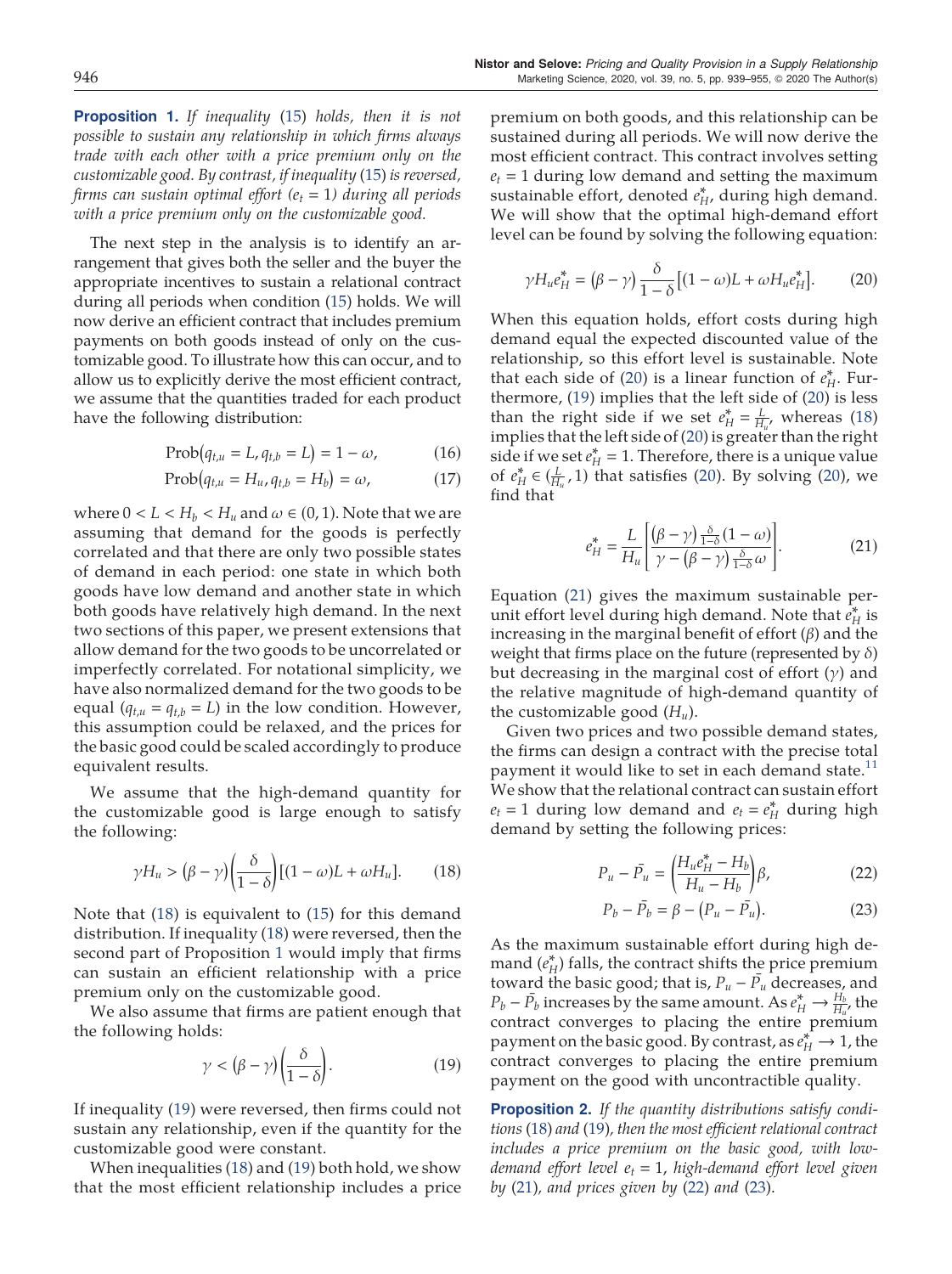Intuitively, including a price premium on the more stable, noncustomized good provides larger total premium payments to the supplier in times of high demand without letting the total premium payment grow so large that the retailer would want to exit the relationship. This same contract is not sustainable if the same premium payment is placed only on the good with uncontractible quality because the premiums become more than the retailer is willing to pay during the large spikes in quantity traded of this good.

<span id="page-10-0"></span>Proposition [2](#page-9-7) implies that if demand for the basic good is volatile enough that the following condition holds, then the efficient contract sets a negative price premium on the customizable good:

$$
\gamma H_b > (\beta - \gamma) \left(\frac{\delta}{1 - \delta}\right) [(1 - \omega)L + \omega H_b]. \tag{24}
$$

Recall that  $H_u > H_b$ , which implies that demand for the customizable goods is more volatile than for the basic good even when [\(24\)](#page-10-0) holds. In this case, both goods have such volatile demand that a price premium on just one good could not be sustained, and the efficient contract involves a large positive premium for the relatively less volatile (basic) good and a small negative premium for the more volatile (customizable) good. This contract matches the optimal payment level during both low- and high-demand states. During high demand, the small negative price premium on the customizable good helps offset the increased premium payment that results from greater demand for the basic good.

<span id="page-10-2"></span>Corollary 1. If the conditions of Proposition [2](#page-9-7) hold and demand for the basic good is volatile enough that [\(24](#page-10-0)) holds, then the efficient contract includes a positive price premium for the basic good (P $_b > \bar{P_b}$ ) and a negative price premium for the customizable good ( $P_u < \bar{P_u}$ ).

Finally, we show that Proposition [2](#page-9-7) implies that the optimal contract converges to a contract with a price premium only on the basic good (with no price premium on the customizable good) as the magnitude of demand spikes for the customizable good grows.

Corollary 2. Starting with the conditions of Proposition [2](#page-9-7) and letting the magnitude of demand spikes for the customizable good grow ( $H_u \rightarrow \infty$ ), the optimal price premium on the customizable good approaches zero  $((P_u - \overline{P}_u) \rightarrow 0)$ , and the optimal price premium on the basic good approaches the marginal benefit of effort  $((P_b - \bar{P}_b) \rightarrow \beta)$ .

As is standard in the theoretical contracting literature, we have focused on the most efficient contract in terms of total surplus generated, without analyzing how that surplus is shared between the players (see Weitzman [1980,](#page-18-4) Bolton and Dewatripont [2005\)](#page-17-43). In fact, in our model, all the surplus goes to the supplier in order to provide the strongest possible incentives for supplier effort during high demand. In principle, firms could split the surplus differently by using an initial lump-sum transfer. For example, the supplier could offer the retailer a one-time new customer discount on the first payment as they begin their relationship. Because this initial payment occurs before any effort by the supplier, such a discount would not affect the supplier's effort incentives. Therefore, this slightly modified version of the relationship we have derived, with an initial lump-sum transfer to the buyer, would also be sustainable.

#### <span id="page-10-3"></span>3.3. Numerical Example

We now present a numerical example to help provide more intuition for the results from the preceding section. Table [2](#page-10-1) presents the parameter values used for the numerical example.

For this example, firms experience occasional demand shocks: The parameter  $\omega = 0.1$  indicates that 90% of time periods have low demand, whereas 10% have high demand. We normalize low-demand quantity of each good to five units  $(L = 5)$ , and we allow demand for the basic good to double during high demand  $(H_b = 10)$ , while demand for the customizable good increases by an even greater amount  $(H_u \in [15, 40])$ . The per-unit cost of effort is normalized to  $\gamma = 1$ , and the per-unit benefit of effort is greater than the cost  $(β ∈ [1.1, 2.1])$ . Firms are patient enough to care about future periods but not infinitely patient, so we set  $\delta = 0.8$ .

Figure [1](#page-11-1) presents the optimal price policy as a function of the per-unit benefit of effort and the highdemand quantity of the customizable good. Holding other parameters constant, an increase in the per-unit benefit of effort (β) implies that the relationship

<span id="page-10-1"></span>Table 2. Parameter Values Used in the Numerical Example

| Value                                                                                                                | Description                                                                                                                                                                                                                                                                                                                  |
|----------------------------------------------------------------------------------------------------------------------|------------------------------------------------------------------------------------------------------------------------------------------------------------------------------------------------------------------------------------------------------------------------------------------------------------------------------|
| $\omega = 0.1$<br>$L=5$<br>$H_h = 10$<br>$H_u \in [15, 40]$<br>$\nu = 1$<br>$\beta \in [1.1, 2.1]$<br>$\delta = 0.8$ | Probability of high demand in a given period<br>Quantity of each product during low demand<br>Quantity of basic good during high demand<br>Quantity of customizable good during high demand (Figure 1, y-axis)<br>Per-unit cost of effort<br>Per-unit benefit of effort (Figure 1, $x$ -axis)<br>Each firm's discount factor |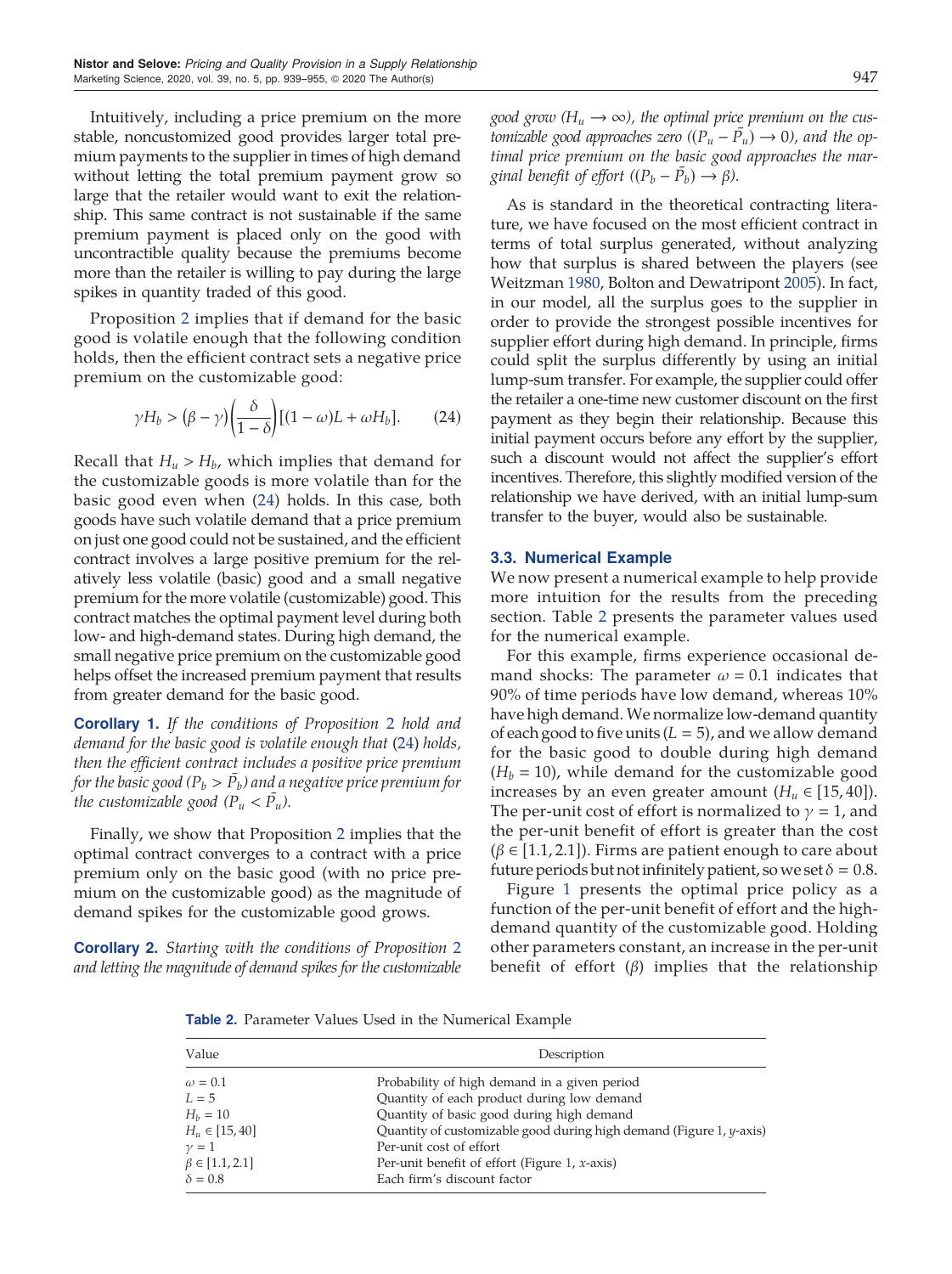

<span id="page-11-1"></span>**Figure 1.** (Color online) Price Strategy for an Efficient Relationship

becomes more valuable, and therefore, high payment and high effort levels are easier to sustain. By contrast, an increase in the high-demand quantity of the customizable good  $(H_u)$  implies that premium payments on the customizable good have a larger increase during high demand, and therefore, the firms may need to shift part of the premium payment to the basic good so that the total premium payment is always sustainable.

If the per-unit benefit of effort is too low ( $\beta$  < 1.25), it is not possible to sustain any relationship. Formally, if β is small enough that  $\gamma > (\beta - \gamma)(\frac{\delta}{1-\delta})$ , then condition ([19](#page-9-2)) does not hold, and the average effort cost in any possible relationship would exceed the value of maintaining the relationship, so there is no payment structure that can sustain any relationship.

For slightly higher values of the benefit of effort  $(\beta \in [1.25, 1.45])$ , firms can sustain a relationship, but this relationship is not valuable enough to sustain effort cost  $\gamma H_b$  during high demand. In this case, a perunit premium of magnitude  $\beta$  on the basic good, with no premium on the customizable good, would lead to a payment spike during high demand that is too large to sustain. Therefore, firms place a small negative price premium on the customizable good to offset the payment spike on the basic good. Formally, under the conditions of Proposition [2](#page-9-7), and given  $\beta$ small enough that [\(24\)](#page-10-0) holds, Corollary [1](#page-10-2) implies that firms place a positive price premium on the basic good but a negative premium on the customizable good.

For higher values of the benefit of effort ( $\beta$  > 1.45), the optimal price strategy depends on the magnitude of the high-demand quantity of the customizable good  $(H_u)$ . If these demand spikes are large enough that ([15\)](#page-8-7) holds, Proposition [2](#page-9-7) implies that firms place a positive price premium on both goods. By contrast, if  $H_u$  is small enough that ([15](#page-8-7)) does not hold,

Proposition [1](#page-9-1) implies that firms place a price premium only on the customizable good. $^{12}$  $^{12}$  $^{12}$ 

#### <span id="page-11-0"></span>3.4. Model Extension: Payment Adjustment Costs

In previous sections, firms agreed to a relational contract with constant unit prices. Ideally, firms would like to use such a contract, or other simple contracts, to generate the optimal premium payment for every possible state of demand. However, if the number of possible states of demand is too large, it may be too complicated to construct a contract that specifies the optimal payment for every possible state of demand. In such cases, firms could agree to a contract that generates optimal payments for the most likely states of demand while also agreeing to negotiate a different premium payment than the one specified by the contract during periods when relatively unlikely states occur. In this section, we extend our model to allow firms to negotiate a different premium payment than the one implied by the unit prices in their contract, if they incur an adjustment cost for the period.

For example, suppose that firms agree to a contract that includes a premium payment on both a basic good and a customizable good. This contract may yield optimal payments when the quantity of both goods is low and when the quantity of both goods is relatively high. However, the firms may want to negotiate a lower total payment than the one implied by these prices during periods when demand for the basic good is high but demand for the customizable good is low in order to reflect the relatively low value of effort during such periods. Similarly, they may want to negotiate a higher total payment than the one implied by the contract's prices during periods when demand for the basic good is low but demand for the customizable good is high.

More generally, if there are many possible states of demand, and it is too complicated to construct a contract that specifies the optimal payment for every possible demand state, firms could set prices that generate the optimal payment for the most likely demand states while also reaching an understanding of the types of situations in which they will deviate from these prices. Formally, the relationship derived in this model extension represents an incomplete contract (Hart and Moore [1999](#page-17-44)).

We assume that firms initially agree to a relational contract that specifies values  $(P_u, P_b)$  representing unit prices for each good. However, in each period, we allow firms to agree to a different payment than the one implied by these prices, similar to the model of procurement contract renegotiation by Bajari and Tadelis ([2001\)](#page-17-45). In principle, we could allow firms to negotiate new prices that continue to hold after the adjustment. However, it is more efficient to negotiate a one-time payment adjustment and then revert to the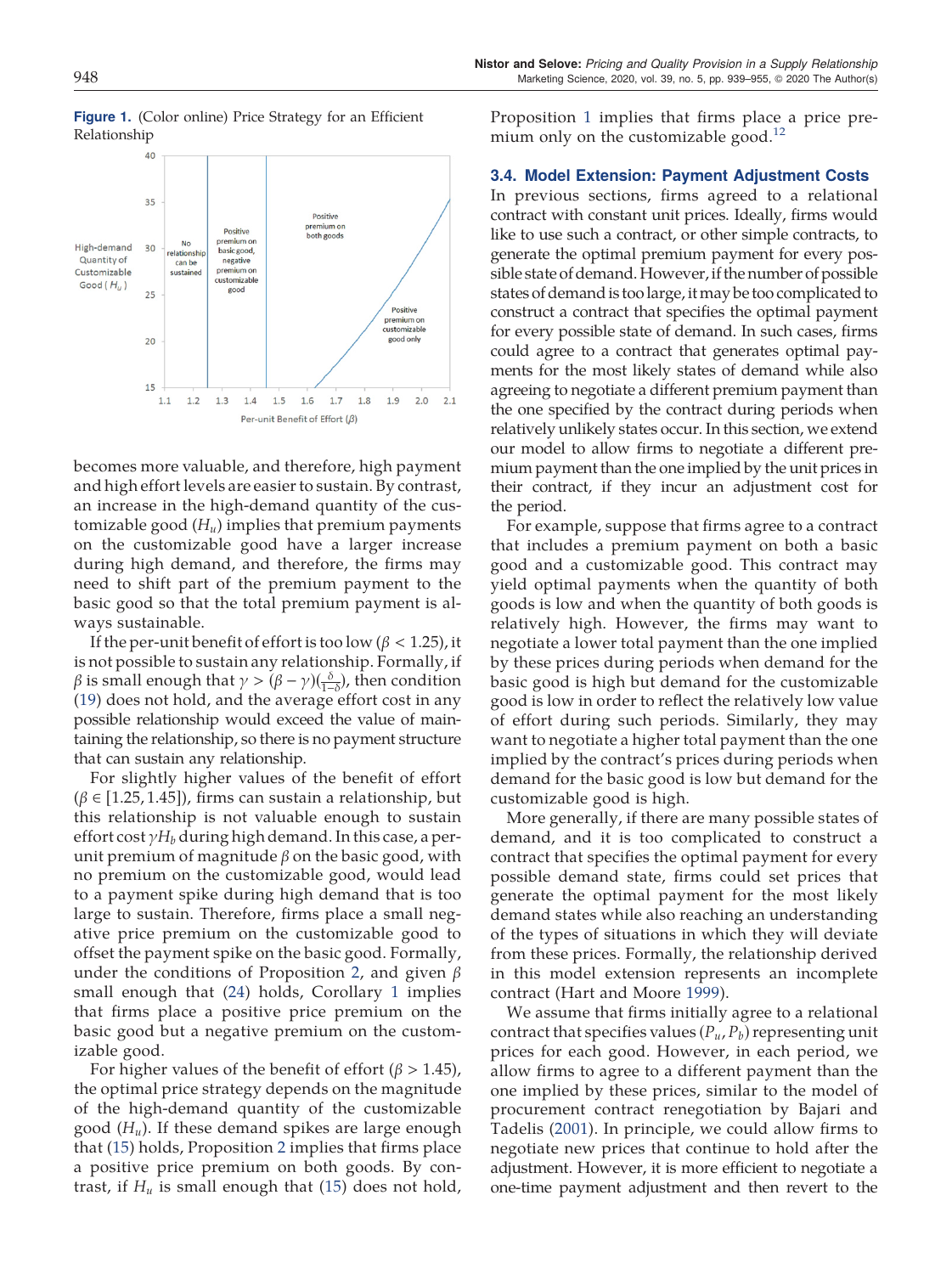original contract prices if the original prices were chosen optimally for the given demand distributions.

The timing in each period is the following:

1. Nature draws  $q_{t,u}$  and  $q_{t,b}$ , and the buyer and the seller observe this demand for that particular period.

2. The seller has the option, if it incurs an adjustment cost *d*, of proposing an alternative bonus payment  $B_t$  (in excess of what the buyer would pay on the outside market) for the current period, which can be different from the bonus implied by the prices in the relational contract.

3. If the seller has proposed such an alternative payment, the buyer can either agree to make this proposed payment or can go to the outside market. If the seller has not proposed an alternative payment in the current period, the buyer can either agree to pay the unit prices specified in the relational contract or can go to the outside market.

4. The seller decides how much effort  $e_t$  to put into providing the service. The buyer observes this choice.

When the seller proposes and the buyer agrees to an alternative bonus  $B_t$ , the buyer's utility for the period is

$$
U_{R_t} = q_{t,u} \left( \alpha_u + \beta e_t - \overline{P}_u \right) + q_{t,b} \left( \alpha_b - \overline{P}_b \right) - B_t, \qquad (25)
$$

and the seller's utility for the period is

$$
U_{S_t} = q_{t,u}(\bar{P_u} - \gamma e_t) + q_{t,b}\bar{P_b} + B_t - d, \qquad (26)
$$

where the adjustment cost for the period is represented by  $d > 0$ .

We characterize subgame perfect equilibria based on contract prices  $(P_u, P_b)$ , an effort level for each demand state, a set of demand states D for which the seller will propose an alternative bonus, and the alternative bonus payment  $B(q_{t,u}, q_{t,b})$  for each demand state  $(q_{t,u}, q_{t,b}) \in D$ . As before, there is a bad equilibrium in which the buyer always goes to the outside market and the seller always invests zero effort, and firms revert to this bad equilibrium if either party ever deviates from the proposed equilibrium.

We now generalize the demand distribution used in the final proposition of the preceding section, allowing for imperfect correlation in product quantities. In particular, we assume that the quantities traded for each product have the following distribution:

<span id="page-12-2"></span>
$$
Prob(q_{t,u} = L, q_{t,b} = L) = (1 - \rho)(1 - \omega)^{2} + \rho(1 - \omega), (27)
$$

$$
Prob(q_{t,u} = L, q_{t,b} = H_b) = (1 - \rho)\omega(1 - \omega),
$$
 (28)

<span id="page-12-3"></span>
$$
Prob(q_{t,u} = H_u, q_{t,b} = L) = (1 - \rho)\omega(1 - \omega), \qquad (29)
$$

$$
Prob(q_{t,u} = H_u, q_{t,b} = H_b) = (1 - \rho)\omega^2 + \rho\omega,
$$
 (30)

where  $0 < L < H_b < H_u$ ,  $\omega \in (0, 0.5)$ , and  $\rho \in [0, 1)$ .<sup>[13](#page-16-12)</sup> For these distributions, each product has probability

 $(1 - \omega)$  of having a low quantity and probability  $\omega$  of having a relatively high quantity. As in the preceding section, we assume that the high-demand quantity for the customizable good is large enough that ([18](#page-9-0)) holds and that firms are patient enough that ([19](#page-9-2)) holds.

The parameter  $\rho$  reflects their strength of correlation, with  $\rho = 0$  implying no correlation and  $\rho = 1$ implying perfect correlation. If the correlation in product demands is sufficiently strong, then the two most likely states are that both products have low demand and that both products have relatively high demand. In particular, states  $(L, L)$  and  $(H_u, H_b)$  are each more likely than state  $(H_u, L)$  and more likely than state  $(L, H_b)$  if the following holds:

$$
\rho > \max\left(\frac{-1 + 2\omega}{2\omega}, \frac{1 - 2\omega}{2 - 2\omega}\right).
$$
 (31)

<span id="page-12-0"></span>If the correlation in product quantities is strong enough that this condition holds, an efficient contract uses unit prices to generate optimal payments at states  $(L, L)$  and  $(H_u, H_b)$ , and firms make price adjustments at states  $(H_u, L)$  and  $(L, H_b)$ . Furthermore, we show that such a contract involves premium payments on both the customizable good and the basic good.

The derivations of this contract are similar to those for Proposition [2.](#page-9-7) Condition ([18](#page-9-0)) implies that effort  $e_t = 1$  cannot be sustained during high demand. If the adjustment cost  $d$  is sufficiently small, then the optimal contract involves setting  $e_t = 1$  during low demand and  $e_t = e_H^*$  during high demand, where the maximum sustainable effort during high demand is found by solving the following:

$$
\gamma He_H^* = \left(\frac{\delta}{1-\delta}\right) \left[ (\beta - \gamma) \left[ (1-\omega)L + \omega H_u e_H^* \right] - 2d(1-\rho)\omega(1-\omega) \right],\tag{32}
$$

where the term  $2d(1 - \rho)\omega(1 - \omega)$  reflects expected adjustment costs in each period, that is, the adjustment cost *d* times the probability that one product has low demand while the other has relatively high demand. For sufficiently small  $d$ , conditions ([18\)](#page-9-0) and ([19](#page-9-2)) ensure that there is a value  $e_H^* \in (\frac{L}{H_u}, 1)$  that solves this equation. Solving for  $e_H^*$ , we find the following:

<span id="page-12-1"></span>
$$
e_H^* = \frac{1}{H_u} \left[ \frac{\frac{\delta}{1-\delta} \left[ (\beta - \gamma)(1 - \omega)L - 2d(1 - \rho)\omega(1 - \omega) \right]}{\gamma - \frac{\delta}{1-\delta} (\beta - \gamma)\omega} \right].
$$
\n(33)

Note that the maximum sustainable effort during high demand is decreasing in the adjustment cost d and increasing the strength of product quantity correlation  $\rho$ .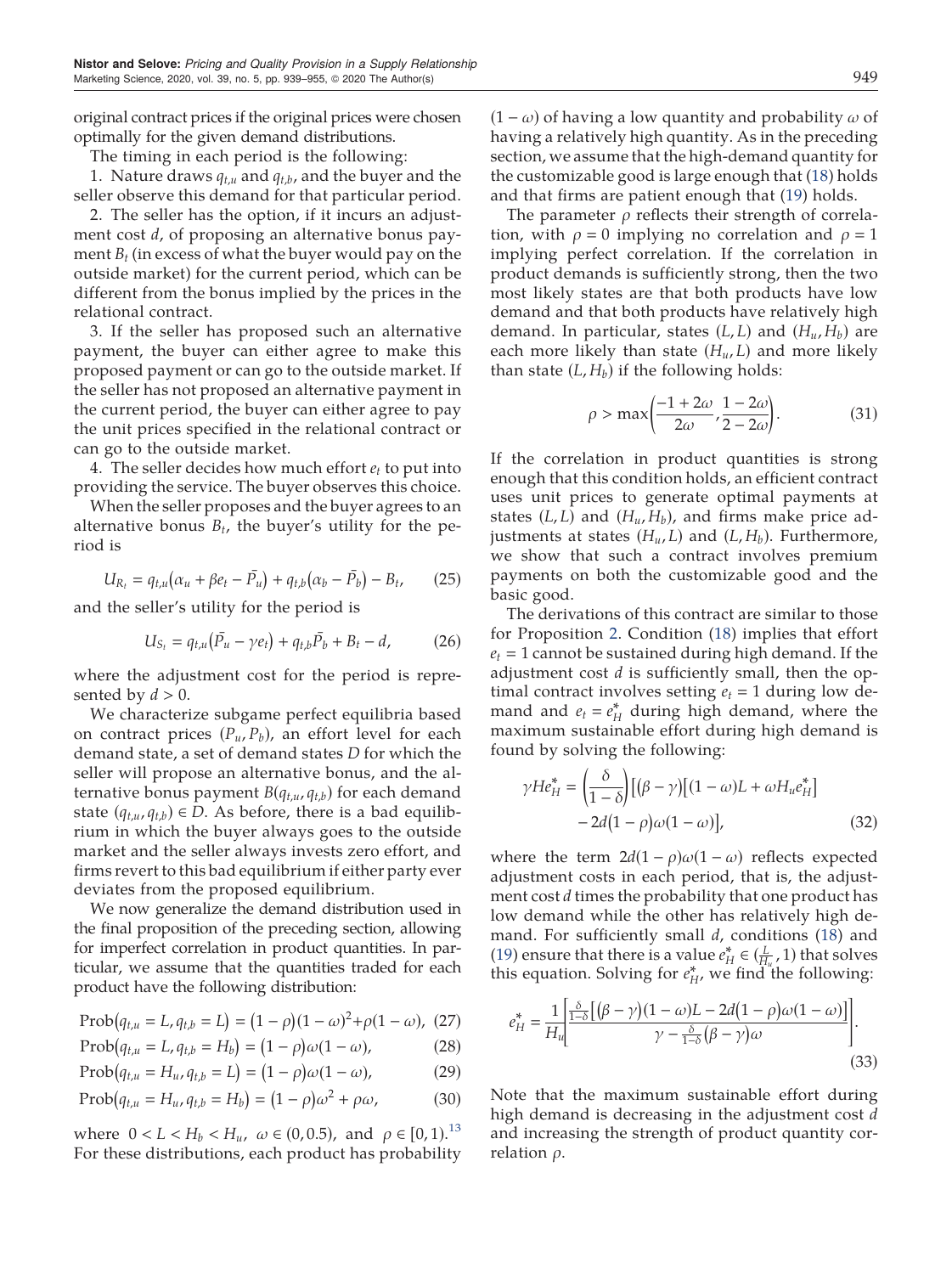<span id="page-13-1"></span>As in Proposition [2](#page-9-7), optimal prices as a function of  $e_H^*$  are given by the following:

$$
P_u - \bar{P_u} = \left(\frac{H_u e_H^* - H_b}{H_u - H_b}\right) \beta,\tag{34}
$$

$$
P_b - \bar{P_b} = \beta - (P_u - \bar{P_u}).
$$
\n(35)

<span id="page-13-4"></span><span id="page-13-3"></span><span id="page-13-2"></span>Firms make payment adjustments at states  $(H_u, L)$  and  $(L, H_b)$ , and the associated bonus payments are

$$
B(H_u, L) = \beta H_u e_H^*,\tag{36}
$$

$$
B(L, H_b) = \beta L. \tag{37}
$$

<span id="page-13-5"></span>**Proposition 3.** If d is sufficiently small and the quantity distributions satisfy conditions ([18\)](#page-9-0), [\(19](#page-9-2)), and ([31\)](#page-12-0), then the most efficient relational contract includes a premium payment on the basic good, with low-demand effort level  $e_t = 1$ , highdemand effort level given by [\(33\)](#page-12-1), unit prices given by [\(34](#page-13-1)) and [\(35](#page-13-2)), and payment adjustments given by [\(36](#page-13-3)) and ([37\)](#page-13-4).

Thus, if there is a sufficiently strong correlation in demand for a customizable good with very volatile demand and a basic good with less volatile demand, including a premium payment on both goods can generate an optimal payment when demand for both goods is low and when demand for both goods is relatively high. The firms can then make costly pay-ment adjustments when other less likely states occur.<sup>[14](#page-16-13)</sup> The stylized example in this section illustrates the more general point that when the number of possible demand states is too large for the contract to specify a payment in every possible state, firms can use unit prices on multiple goods to achieve some pricing flexibility with a relatively simply contract.

#### <span id="page-13-0"></span>3.5. Model Extension: Order Splitting

In this section, we allow the buyer to split its order in a given period between the supplier and the outside market if it incurs a transaction cost for the period. For example, suppose that the buyer and supplier agree to a contract that includes a premium payment on the customizable good. During periods in which demand for this good is particularly high, the buyer can buy a fraction of its demand for the good from the outside market to limit its total premium payment for the period. Previous theoretical research on relational contracts by Board ([2011](#page-17-46)) and Andrews and Barron ([2016\)](#page-17-37) shows that using multiple suppliers can reduce their effort incentives because each supplier receives a smaller share of future premium payments. By contrast, in our model with fixed linear prices, we show that order splitting during high demand can actually help firms sustain a relationship with high effort by limiting premium payments to a level that is acceptable to the buyer.

We assume that firms initially agree to a relational contract that specifies values  $(P_u, P_b)$ , representing unit prices for each good. The timing in each period is the following:

1. Nature draws  $q_{t,u}$  and  $q_{t,b}$ , and the buyer and the seller observe this demand for that particular period.

2. As before, the buyer can buy all its goods from the seller at the prices specified in the contract or can buy all its goods from the outside market. Alternatively, if it incurs transaction cost  $f$ , the buyer can buy a fraction  $F_{t,u}$  of the customizable good and a fraction  $F_{t,b}$  of the basic good from the seller at the prices specified in the contract and buy the remaining fractions  $1 - F_{t,u}$  and  $1 - F_{t,b}$ , respectively, from the outside market, where the buyer can choose any  $F_{t,u} \in$ [0, 1] and  $F_{t,b} \in [0, 1]$ .

3. The seller decides how much effort  $e_t$  to put into providing the service. This effort applies only to the quantity of the customizable good that the buyer purchases from the seller, not from the outside market. The buyer observes this choice.

When the buyer splits its order, the buyer's utility for the period is

$$
U_{R_t} = q_{t,u} [\alpha_u + F_{t,u} \beta e_t - F_{t,u} P_u - (1 - F_{t,u}) \bar{P}_u] + q_{t,b} [\alpha_b - F_{t,b} P_b - (1 - F_{t,b}) \bar{P}_b] - f.
$$
 (38)

And the seller's utility for the period is

$$
U_{S_t} = q_{t,u} [F_{t,u}(P_u - \gamma e_t) + (1 - F_{t,u})\bar{P}_u] + q_{t,b} [F_{t,b}P_b + (1 - F_{t,b})\bar{P}_b].
$$
 (39)

We characterize subgame perfect equilibria based on contract prices  $(P_u, P_b)$ , an effort level for each demand state, and the buyer's purchase decision (including possible order splitting) for each demand state. Firms revert to the bad equilibrium, in which the two parties never trade with each other again, if either party ever deviates from the proposed equilibrium.

As in the preceding section, the quantities traded for the two goods have joint distribution given by ([27](#page-12-2))–([30](#page-12-3)), and we assume that conditions ([18](#page-9-0)) and ([19](#page-9-2)) hold. We also assume that demand for the basic product is not too volatile, so condition ([24](#page-10-0)) does not hold, which implies that the optimal contract derived in previous sections involves a positive price premium on both goods. In this case, order splitting does not allow the same flexibility as the payment adjustments modeled in the preceding section. Payment adjustments allow the firm to increase or decrease the premium payment in any given period. By contrast, order splitting allows the firm to decrease its quantity of each good purchased from the supplier in a period but does not allow for an increase in quantity demanded. Therefore, a relationship such as the one derived in the preceding section, with payment adjustments only when one product has high demand but the other has low demand, cannot be sustained using order splitting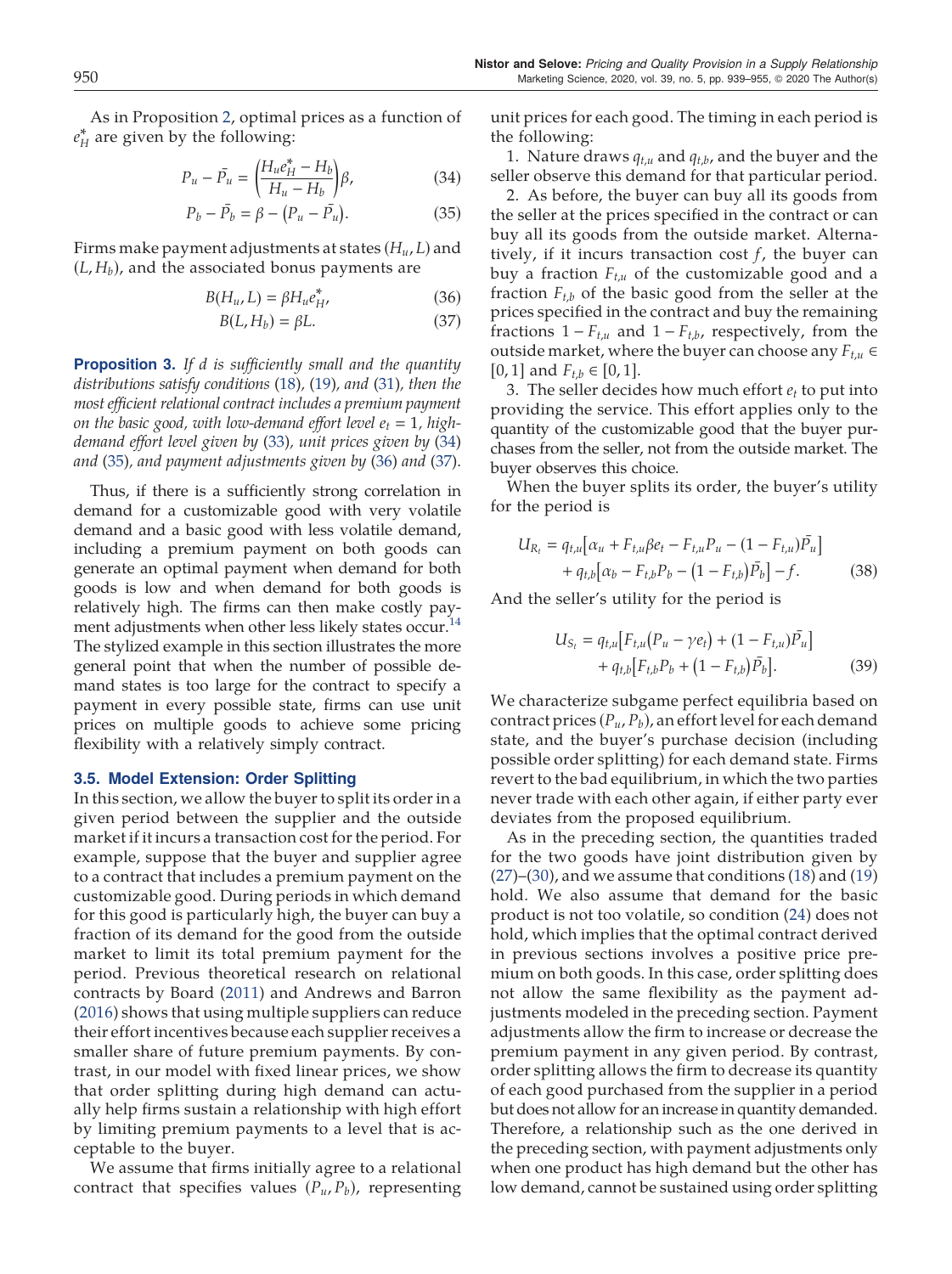because such a relationship requires the flexibility for both upward and downward adjustments.<sup>[15](#page-16-14)</sup>

We show that the optimal contract with order splitting does not involve a price premium on both goods. Rather, the optimal contract involves a price premium only on the customizable good, with order splitting during high demand for this good and effort  $e_t = 1$  during all periods. The following equation states the buyer's constraint for such a contract:

<span id="page-14-1"></span>
$$
(\beta - P_u + \bar{P}_u) \bigg[ H_u F_{H,u} + \left( \frac{\delta}{1 - \delta} \right) (\omega H_u F_{H,u} + (1 - \omega)L) \bigg] - f \bigg[ 1 + \left( \frac{\delta}{1 - \delta} \right) \omega \bigg] \ge 0,
$$
 (40)

where  $F_{H,\mu}$  denotes the share of the customizable good purchased from the seller during high demand. The first term on the left-hand side of ([40](#page-14-1)) represents the value of effort minus the price premium multiplied by the high-demand quantity plus the expected value of all future quantities of the customizable good. The second term reflects the order-splitting cost during high demand plus the expected value of all future order-splitting costs. The maximum price for which this constraint holds is given by

$$
P_u - \bar{P_u} = \beta - \phi f,\tag{41}
$$

where  $\phi$  is defined as follows:

$$
\phi \equiv \frac{1 + \left(\frac{\delta}{1 - \delta}\right)\omega}{H_u F_{H,u} + \left(\frac{\delta}{1 - \delta}\right)(\omega H_u F_{H,u} + (1 - \omega)L)}.\tag{42}
$$

If order-splitting costs  $(f)$  are sufficiently small, we show that the optimal contract involves a price premium only on the customizable good, with order splitting during high demand for this good and effort  $e_t = 1$  during all periods. The fraction of the customizable good purchased from the supplier during high demand is found by solving the following:

<span id="page-14-2"></span>
$$
\gamma H_u F_{H,u} = \left(\frac{\delta}{1-\delta}\right) \left[ (\beta - \gamma - \phi f) \times \left[ (1-\omega)L + \omega H_u F_{H,u} \right] \right].
$$
 (43)

Inequality ([18](#page-9-0)) ensures that the left-hand side of this equation is greater than the right-hand side for  $F_{H,\mu}$  = 1, whereas ([19](#page-9-2)) ensures that for sufficiently small  $f$ , the left-hand side is less than the right-hand side for  $F_{H,\mu} = \frac{L}{H_u}$ . Because both sides are continuous functions of  $F_{H,u}$ , there must be a value  $F_{H,u} \in (\frac{L}{H_u}, 1)$ that solves this equation. $16$ 

<span id="page-14-3"></span>**Proposition 4.** If order-splitting cost f is sufficiently small and the quantity distributions satisfy ([18\)](#page-9-0) and [\(19](#page-9-2)) but not ([24\)](#page-10-0), then the efficient relationship sets effort  $e_t = 1$  during all periods, with no order splitting during low demand, order splitting during high demand given by solving [\(43](#page-14-2)) for  $F_{H,\mu}$ , and a price premium only on the customizable good  $P_u - \overline{P}_u = \beta - \phi f$ .

The following corollary compares the relative attractiveness of order splitting and payment adjustments.

**Corollary [3](#page-13-5).** If the conditions of Propositions 3 and [4](#page-14-3) hold, then payment adjustments are more efficient than order splitting if  $2d(1 - \rho)(1 - \omega) < f$ .

Firms prefer a relationship with payment adjustments if the correlation in product demands  $(\rho)$  is high, in which case payment adjustments are rarely needed because most periods involve either high demand for both goods or low demand for both goods. Firms also prefer payment adjustments if the probability of high demand  $(\omega)$  is high, in which case they would like to avoid the need for order splitting during all the periods with high demand for the customizable good. By contrast, firms tend to prefer a relationship with order splitting if the correlation between product demands is low, the probability of high demand is low, and the cost of order splitting  $(f)$  is less than the cost of payment adjustment  $(d)$ .

#### <span id="page-14-0"></span>3.6. Model Extension: Two-Part Tariffs

We now extend the model to allow contracts with a fixed-payment component and per-unit prices, similar to two-part tariffs. Although including a fixed payment improves contract efficiency, we show that fixed payments do not generally eliminate the benefit of setting a per-unit price premium on both the basic good and the customizable good. Firms can still use per-unit price premiums on multiple goods to provide additional degrees of freedom in determining the premium payment in each period. In the example in this section, setting a price premium on both goods allows for payments that increase up to a certain quantity of the customizable good and then become less sensitive to quantity above that level.

Formally, we allow firms to agree to a relational contract that specifies values  $(y, P_u, P_b)$ , where y is the fixed-payment component, which can be either positive or negative (or zero). When the buyer agrees to the payment specified in the relational contract, the buyer's utility for the period is

$$
U_{R_t} = q_{t,u}(\alpha_u + \beta e_t - P_u) + q_{t,b}(\alpha_b - P_b) - y. \tag{44}
$$

And the seller's utility for the period is

$$
U_{S_t} = q_{t,u}(P_u - \gamma e_t) + q_{t,b}P_b + y.
$$
 (45)

Using a fixed payment and per-unit prices on two products allows three degrees of freedom, which generally allows firms to generate the exact premium payment they would like in three different demand states. To derive an efficient contract for this case, we extend the demand distribution used in Proposition [2](#page-9-7) to include three possible demand states. In particular,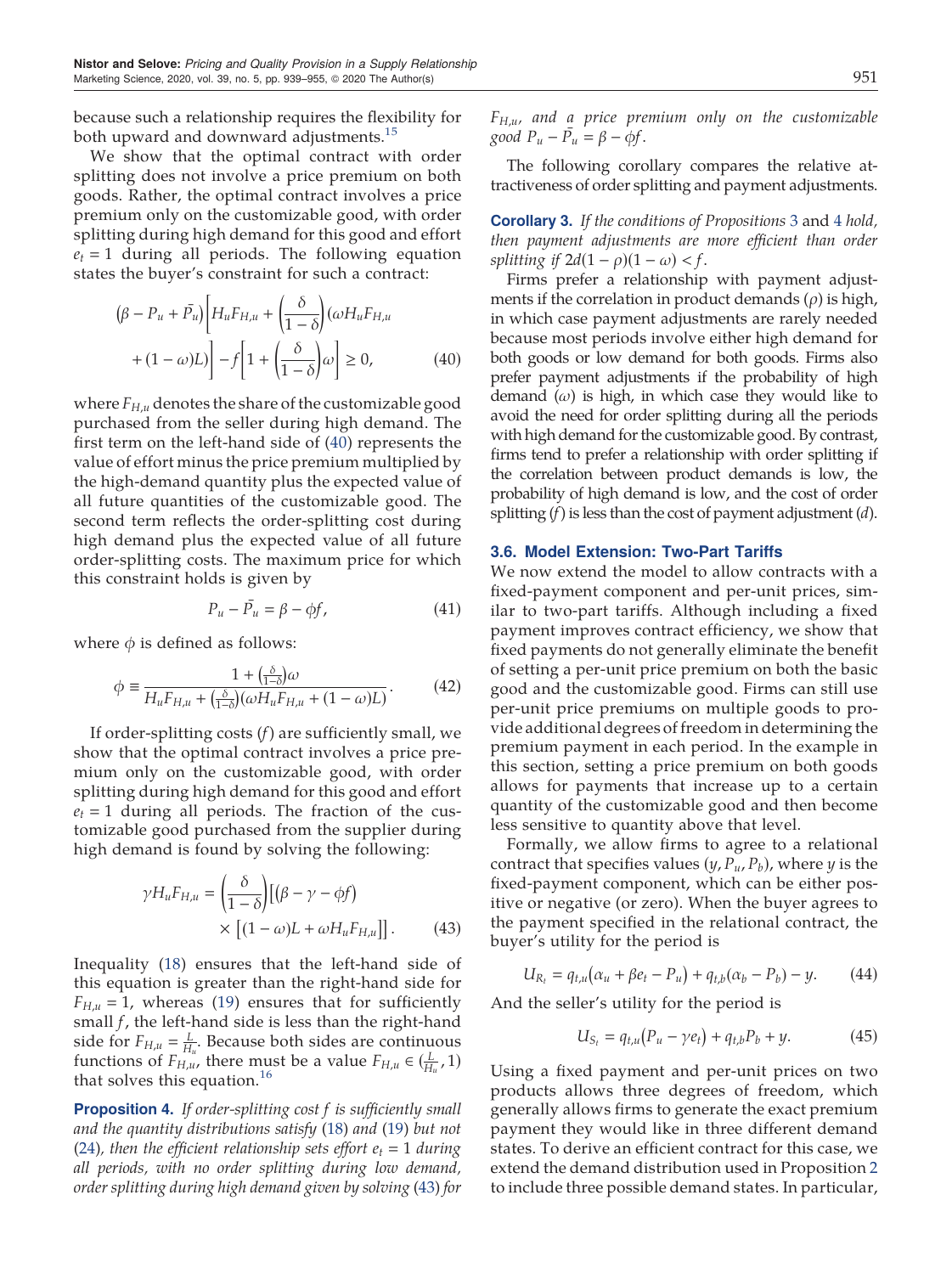we assume that the quantities traded for each product have the following distribution:

$$
Prob(q_{t,u} = L_u, q_{t,b} = L_b) = 1 - \omega_M - \omega_H,
$$
 (46)

$$
Prob(q_{t,u} = M_u, q_{t,b} = L_b + M_u - L_u) = \omega_M, \qquad (47)
$$

$$
Prob(q_{t,u} = H_u, q_{t,b} = L_b + M_u - L_u) = \omega_H, \qquad (48)
$$

where  $0 < L_u < M_u < H_u$ ,  $L_b > 0$ ,  $\omega_M > 0$ ,  $\omega_H > 0$ , and  $\omega_M + \omega_H < 1$ . This distribution implies that both products exhibit an increase in quantity of  $M_u - L_u$  as they move from the low-demand state to the mediumdemand state; however, the customizable good has a further increase in quantity of  $H_u - M_u$ , whereas the basic good has no further increase in quantity as they move from the medium-demand state to the highdemand state. Other distributions with three states could be used to produce similar results, with appropriate adjustments to the fixed payment and per-unit prices, as long as each product's quantity is not a perfectly linear function of the other product's quantity.

For simplicity of exposition, we have returned to the assumption of the original model with perfect correlation in demand between the products. In principle, one could allow imperfect correlation between the products, with payment adjustments or order splitting to match the desired payment during some demand states, as in the preceding model extensions.<sup>[17](#page-17-48)</sup>

<span id="page-15-1"></span>We focus on cases in which these distributions satisfy the following conditions:

<span id="page-15-2"></span>
$$
\gamma H_u > (\beta - \gamma) \left(\frac{\delta}{1 - \delta}\right) [(1 - \omega_M - \omega_H) L_u + \omega_M M_u + \omega_H H_u],
$$
\n
$$
\gamma M_u < (\beta - \gamma) \left(\frac{\delta}{1 - \delta}\right) [(1 - \omega_M - \omega_H) L_u
$$
\n(49)

$$
+(\omega_M + \omega_H)M_u].
$$
\n(50)

Condition ([49](#page-15-1)) implies that effort  $e_t = 1$  cannot be sustained during high demand, but condition ([50](#page-15-2)) implies that effort  $e_t = 1$  can be sustained during both low and medium demand. The optimal contract involves setting  $e_t = 1$  during low and medium demand and setting  $e_t = e_H^*$  during high demand, where the maximum sustainable effort during high demand is found by solving the following:

$$
\gamma H_u e_H^* = (\beta - \gamma) \frac{\delta}{1 - \delta} \left[ (1 - \omega_M - \omega_H) L_u + \omega_M M_u + \omega_H H_u e_H^* \right].
$$
\n(51)

<span id="page-15-3"></span>Conditions [\(49\)](#page-15-1) and ([50](#page-15-2)) ensure that there is a value  $e_H^* \in (\frac{M_u}{H_u}, 1)$  that solves this equation. Solving for  $e_H^*$ , we find

$$
e_H^* = \frac{1}{H_u} \left[ \frac{(\beta - \gamma) \frac{\delta}{1 - \delta} \left[ (1 - \omega_M - \omega_H) L_u + \omega_M M_u \right]}{\gamma - (\beta - \gamma) \frac{\delta}{1 - \delta} \omega_H} \right]. \tag{52}
$$

<span id="page-15-5"></span><span id="page-15-4"></span>The optimal per-unit prices and fixed payment that sustain these effort levels are as follows:

$$
P_u - \bar{P_u} = \left(\frac{H_u e_H^* - M_u}{H_u - M_u}\right) \beta,\tag{53}
$$

$$
P_b - \bar{P_b} = \beta - (P_u - \bar{P_u}), \qquad (54)
$$

$$
y = \beta L_u - (P_u - \bar{P_u})L_u - (P_b - \bar{P_b})L_b.
$$
 (55)

<span id="page-15-6"></span>**Proposition 5.** If the quantity distributions satisfy conditions [\(49](#page-15-1)) and ([50\)](#page-15-2), then the most efficient relational contract includes a fixed payment and per-unit premium payments on both goods, with low- and medium-demand effort levels  $e_t = 1$ , high-demand effort level given by [\(52](#page-15-3)), unit prices given by ([53\)](#page-15-4) and ([54\)](#page-15-5), and the fixed payment given by ([55\)](#page-15-6).

Thus, even when the relational contract includes a fixed-price component, it is generally optimal to include a per-unit premium payment on both goods to achieve additional pricing flexibility.

#### <span id="page-15-0"></span>4. Conclusion

We develop a model in which a downstream firm pays premium prices on the goods it purchases in order to compensate its supplier for customization services that are not enforceable through a formal contract. We show that the payments that can sustain such a relationship are partially linked to goods with stable demand, even if these goods are not customizable. Moreover, this relational contract ensures efficient provision of uncontractible services for the customizable goods.

Our results provide one explanation for why firms often use cross-subsidized pricing. In some cases, it is efficient for a firm to pay a price premium on one good to compensate a supplier for effort expended on another good. We show that this pricing strategy can help channel members form a simple relational contract that provides priceflexibility to compensate suppliers for greater effort during high demand without making the total premium payment too large to sustain.

In particular, if marginal effort by the supplier generates a moderate amount of surplus (surplus generated is not too low or too high), then firms can sustain a relationship, but they cannot sustain maximum effort during large demand spikes. In such cases, a price premium only on the customizable good would not be sustainable because it would lead to payment spikes that exceed the value of effort during high demand.We derive conditions in which the most efficient relationship sets a price premium on multiple goods so that the total premium payment during each possible demand state equals the value of sustainable effort in that demand state. As the volatility of the customizable good increases, firms need to shift the price premium away from this volatile good and toward a more stable good to maintain a given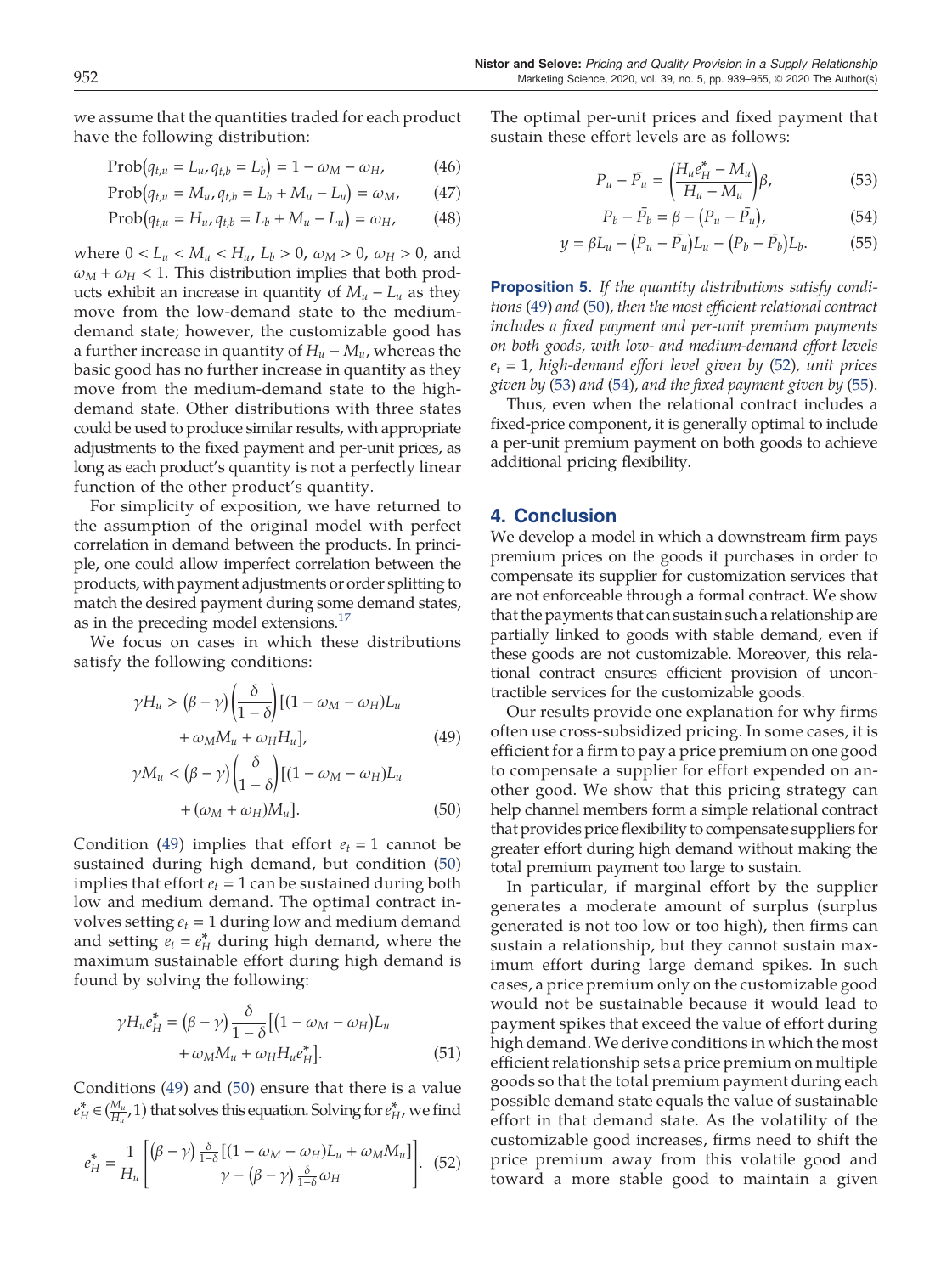difference in the total premium payment between high- and low-demand states.

We do not explicitly model customer demand and retail prices, which could lead to double marginalization. Further research could explore relational contracts as a tool to solve the problem of double marginalization. In addition, it would be interesting to explore what happens if the retailer also can incur uncontractible effort that increases sales and benefits the channel, so the contract needs to provide effort incentives for both firms.

Future research could also model how firms initially bargain over the terms of a relational contract. In our model, formulating an efficient contract requires knowing the supplier's cost and the retailer's benefit of effort and the distribution of the retailer's quantity needs. Firms would need to share such information to construct a contract that sustains efficient effort while minimizing payment adjustment costs. If each firm is concerned that sharing such information weakens its bargaining position, it would be interesting to study conditions in which channel partners can overcome this challenge to formulate an efficient contract (see Wernerfelt [2012\)](#page-18-5).

Our research implies that partners should cooperate to formulate a relationship that maximizes joint surplus while avoiding situations in which one party has an incentive to violate the terms of the contract or in which the parties need to make costly adjustments to those terms. An important managerial implication of our model is that a supplier offering a full product line, including basic goods that do not require customization, can increase profits for both firms in a supply relationship. Trading multiple goods allows more flexible payment arrangements, which allow firms to sustain greater effort and higher total premium payments than would be possible if the supplier provided only a customizable good. The additional surplus generated when firms trade both customizable and basic goods implies that both firms in the relationship can earn higher profits.

#### Acknowledgments

Helpful comments were provided by Sharmila Chatterjee, Bob Gibbons, Brandon Park, Sarah Park, Catherine Tucker, Birger Wernerfelt, Juanjuan Zhang, and seminar participants at the University of California, Berkeley; Chapman University; University of Chicago; Emory University; Georgia Institute of Technology; Massachusetts Institute of Technology; University of North Carolina; University of Toronto, the Marketing Science Conference, and the University of Texas Dallas FORMS conference. The authors thank the restaurant supply company that provided the price information that motivated this paper.

#### **Endnotes**

<span id="page-16-0"></span><sup>1</sup> This example is based on a report by the International Foodservice Distributors Association (Caldwell [2017\)](#page-17-49).

<span id="page-16-1"></span><sup>2</sup>As stated by the company's chief executive officer, "You would expect that the customer pays us high prices for the value-added services we provide. Well, that doesn't happen. . . . We cross-sell our other products to these customers by offering them significant breaks on the value-add products in return for their commitment to buy the book-and-ship products exclusively from us. In a way, in these relationships the commodity products subsidize the specialty products" (Narayandas [1998,](#page-17-6) p. 8).

<span id="page-16-2"></span><sup>3</sup>See Proposition [1](#page-9-1) in Section [3.2](#page-7-1) for additional detail.

<span id="page-16-3"></span><sup>4</sup> For example, if there are two products and two possible demand states, then placing a large price premium on a product with volatile demand implies a large difference in the total premium payment between the high- and low-demand states. By contrast, placing a smaller (or even negative) price premium on this volatile product, with a larger premium on a more stable product, leads to a small difference in the premium payment between the two demand states (see the numerical example in Section [3.3](#page-10-3) for more detail).

<span id="page-16-4"></span><sup>5</sup> Without loss of generality, we have set marginal production costs equal to zero, so the only costs in the model are effort costs.

<span id="page-16-5"></span><sup>6</sup>The seller's utility represents the profits generated from the units of the goods it otherwise would have sold to the retailer if they had traded with each other instead of on the outside market.

<span id="page-16-6"></span><sup>7</sup> Recall that for simplicity, we assume that outside market prices are constant over time. If we instead allowed outside market prices to vary over time, then results equivalent to ours would hold if we allowed contracts with a constant per-unit price premium for each product, that is, a constant price markup over market prices.

<span id="page-16-7"></span><sup>8</sup>Most of the theoretical literature on relational contracting assumes that the agent decides effort before the principal decides the bonus payment, in which case the principal can benefit from the effort but then shirk on the bonus (e.g., Levin [2003\)](#page-17-7). Using this alternative timing assumption would not significantly affect our key results. We believe that the timing assumption used in this paper, in which the payment is decided before effort, is more realistic in the context of supply chain relationships.

<span id="page-16-8"></span><sup>9</sup> There is a bad equilibrium in which the buyer always buys from the outside market and the supplier always exerts zero effort.

<span id="page-16-9"></span><sup>10</sup>Our model also allows for the possibility of other equilibria in which firms trade on the outside market during some periods, for example, when the total premium payment specified in the contract exceeds the buyer's willingness to pay. Note that trading on the outside market does not constitute punishment if it occurs on the equilibrium path.

<span id="page-16-10"></span><sup>11</sup> In the model extension that follows, there are four demand states and two prices, so the firms sometimes need to incur an adjustment cost to achieve their desired payment level.

<span id="page-16-11"></span><sup>12</sup> If the benefit of effort is very large ( $\beta > 3.5$ ), then condition [\(15](#page-8-7)) does not hold for any value of  $H_u$ . In this case, firms can always sustain optimal effort, and it is optimal to place a price premium only on the customizable good even as  $H_u$  grows without bound.

<span id="page-16-12"></span><sup>13</sup> The assumption  $\omega$  < 0.5 has no effect on the results in this section, but larger values  $\omega$  could change the optimal contract with order splitting derived in the next section.

<span id="page-16-13"></span><sup>14</sup> By contrast, if the correlation in product demands is weak enough that [\(31](#page-12-0)) is violated, there is an efficient contract that places a price premium only on the customizable good and involves payment adjustments either when demand for the customizable good is high or when it is low, similar to the contract derived in the next section.

<span id="page-16-14"></span> $15$  By contrast, if ([24\)](#page-10-0) holds, the optimal contract from previous sections involves a positive price premium for the basic good but a negative price premium for the customizable good. In this case, firms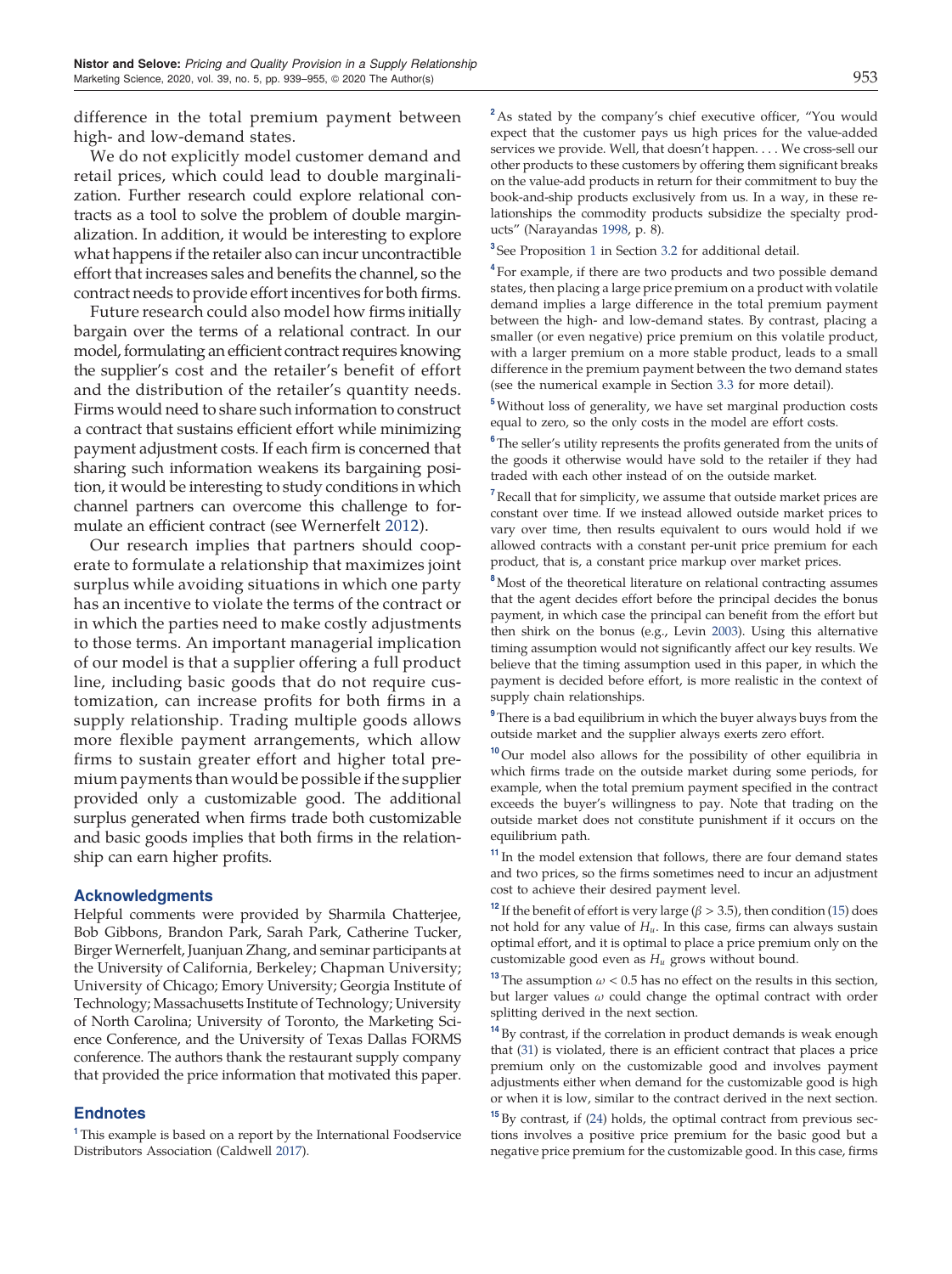could use a contract like the one derived in the preceding section because order splitting would allow both upward and downward adjustments to the total payment given that the buyer could split its order for either good.

<span id="page-17-47"></span><sup>16</sup> Because  $\phi$  is a function of  $F_{H,\mu}$ , there is not a simple closed-form expression that solves [\(43](#page-14-2)) for  $F_{H,\mu}$ . If there are multiple solutions, then the greatest value of  $F_{H,\mu}$  that solves ([43\)](#page-14-2) generates the greatest surplus and is therefore efficient.

<span id="page-17-48"></span> $^{17}$  Alternatively, if demand for products were not perfectly correlated, firms could use the fixed payment and per-unit prices to match the optimal payment during some states while trading on the outside market or accepting suboptimal payment levels during other states.

#### **References**

- <span id="page-17-17"></span>Abreu D (1988) On the theory of infinitely repeated games with discounting. Econometrica 56(2):383–396.
- <span id="page-17-42"></span>Abreu D, Pearce D, Stacchetti E (1990) Toward a theory of discounted repeated games with imperfect monitoring. Econometrica 58(5): 1041–1063.
- <span id="page-17-4"></span>Anderson ET, Simester DI (2010) Price stickiness and customer antagonism. Quart. J. Econom. 125(2):729–765.
- <span id="page-17-37"></span>Andrews I, Barron D (2016) The allocation of future business: Dynamic relational contracts with multiple agents. Amer. Econom. Rev. 106(9):2742–2759.
- <span id="page-17-45"></span>Bajari P, Tadelis S (2001) Incentives vs. transaction costs: A theory of procurement contracts. RAND J. Econom. 32(3):387–407.
- <span id="page-17-1"></span>Baker G, Gibbons R, Murphy KJ (2002) Relational contracts and the theory of the firm. Quart. J. Econom. 117(1):39–84.
- <span id="page-17-23"></span>Bakos Y, Brynjolfsson E (1999) Bundling information goods: Pricing, profits, and efficiency. Management Sci. 45(12):1613–1630.
- <span id="page-17-26"></span>Belloni A, Freund R, Selove M, Simester D (2008) Optimizing product line designs: Efficient methods and comparisons. Management Sci. 54(9):1544–1552.
- <span id="page-17-46"></span>Board S (2011) Relational contracts and the value of loyalty. Amer. Econom. Rev. 101(7):3349–3367.
- <span id="page-17-43"></span>Bolton P, Dewatripont M (2005) Contract Theory (MIT Press, Cambridge, MA).
- <span id="page-17-38"></span>Bond P, Gomes A (2009) Multitask principal–agent problems: Optimal contracts, fragility, and effort misallocation. J. Econom. Theory 144(1):175–211.
- <span id="page-17-13"></span>Brown M, Falk A, Fehr E (2004) Relational contracts and the nature of market interactions. Econometrica 72(3):747–780.
- <span id="page-17-31"></span>Busse M, Silva-Risso J, Zettelmeyer F (2006) \$1,000 cash back: The pass-through of auto manufacturer promotions. Amer. Econom. Rev. 96(4):1253–1270.
- <span id="page-17-49"></span>Caldwell C (2017) Major Products named 2017 IFDA partner of the year. International Foodservice Distributors Association (January 26), [https://www.ifdaonline.org/news-insights/industry](https://www.ifdaonline.org/news-insights/industry-news/major-products-named-2017-ifda-partner-of-the-year) [-news/major-products-named-2017-ifda-partner-of-the-year](https://www.ifdaonline.org/news-insights/industry-news/major-products-named-2017-ifda-partner-of-the-year).
- <span id="page-17-30"></span>Corbett CJ, Zhou D, Tang CS (2004) Designing supply contracts: Contract type and information asymmetry. Management Sci. 50(4):550–559.
- <span id="page-17-19"></span>Dechenaux E, Kovenock D (2007) Tacit collusion and capacity withholding in repeated uniform price auctions. RAND J. Econom. 38(4):1044–1069.
- <span id="page-17-28"></span>Desiraju R, Moorthy S (1997) Managing a distribution channel under asymmetric information with performance requirements. Management Sci. 43(12):1628–1644.
- <span id="page-17-35"></span><span id="page-17-25"></span>Dobson G, Kalish S (1988) Positioning and pricing a product line. Marketing Sci. 7(2):107–125.
- Ghosh M, Dutta S, Stremersch S (2006) Customizing complex products: When should the vendor take control? J. Marketing Res. 43(4):664–679.
- <span id="page-17-8"></span>Gibbons R (2005) Incentives between firms (and within). Management Sci. 51(1):2–17.
- <span id="page-17-41"></span>Green EJ, Porter RH (1984) Noncooperative collusion under imperfect price information. Econometrica 52(1):87–100.
- <span id="page-17-32"></span>Guo L, Iyer G (2010) Information acquisition and sharing in a vertical relationship. Marketing Sci. 29(3):483–506.
- <span id="page-17-10"></span>Halac M (2012) Relational contracts and the value of relationships. Amer. Econom. Rev. 102(2):750–779.
- <span id="page-17-12"></span>Halac M (2015) Investing in a relationship. RAND J. Econom. 46(1):165–185.
- <span id="page-17-44"></span>Hart O, Moore J (1999) Foundations of incomplete contracts. Rev. Econom. Stud. 66(1):115–138.
- <span id="page-17-0"></span>Iyer G, Villas-Boas JM (2003) A bargaining theory of distribution channels. J. Marketing Res. 40(1):80–100.
- <span id="page-17-34"></span>Jap SD (1999) Pie-expansion efforts: Collaboration processes in buyersupplier relationships. J. Marketing Res. 36(4):461–475.
- <span id="page-17-27"></span>Jeuland AP, Shugan SM (1983) Managing channel profits. Marketing Sci. 2(3):239–272.
- <span id="page-17-18"></span>Lal R (1990) Price promotions: Limiting competitive encroachment. Marketing Sci. 9(3):247–262.
- <span id="page-17-7"></span>Levin J (2003) Relational incentive contracts. Amer. Econom. Rev. 93(3):835–857.
- <span id="page-17-40"></span>Levy D, Bergen M, Dutta S, Venable R (1997) The magnitude of menu costs: Direct evidence from large U.S. supermarket chains. Quart. J. Econom. 112(3):791–824.
- <span id="page-17-2"></span>Levy D, Chen HA, Muller G, Dutta S, Bergen M (2010) Holiday price rigidity and cost of price adjustment. Economica 77(305):172–198.
- <span id="page-17-11"></span>Li J, Matouschek N (2013) Managing conflicts in relational contracts. Amer. Econom. Rev. 103(6):2328–2351.
- <span id="page-17-39"></span>Ludwig S, Wichardt PC, Wickhorst H (2011) Overconfidence can improve an agent's relative and absolute performance in contests. Econom. Lett. 110(3):193–196.
- <span id="page-17-14"></span>Macchiavello R, Morjaria A (2015) The value of relationships: Evidence from a supply shock to Kenyan rose exports. Amer. Econom. Rev. 105(9):2911–2945.
- <span id="page-17-3"></span>Maciejovsky B, Wernerfelt B (2011) Costs of implementation: Bargaining costs vs. allocative efficiency. J. Econom. Behav. Organ. 77(3):318–325.
- <span id="page-17-6"></span>Narayandas D (1998) Arrow Electronics, Inc. Case Study 598022, Harvard Business School, Boston.
- <span id="page-17-21"></span>Piccolo S, Miklos-Thal J (2012) Colluding through suppliers. RAND J. Econom. 43(3):492–513.
- <span id="page-17-9"></span>Plambeck EL, Taylor TA (2006) Partnership in a dynamic production system with unobservable actions and noncontractible output. Management Sci. 52(10):1509–1527.
- <span id="page-17-24"></span>Reibstein DJ, Gatignon H (1984) Optimal product line pricing: The influence of elasticities and cross-elasticities. J. Marketing Res. 21(3):259–267.
- <span id="page-17-22"></span>Rey P, Tirole J (2007) A primer on foreclosure. Armstrong M, Porter R, eds. Handbook of Industrial Organization, vol. 3 (Elsevier, New York), 2145–2220.
- <span id="page-17-16"></span>Rotemberg JJ, Saloner G (1986) A supergame-theoretic model of price wars during booms. Amer. Econom. Rev. 76(3):390–407.
- <span id="page-17-15"></span>Schmalensee R (1989) Good regulatory regimes. RAND J. Econom. 20(3):417–436.
- <span id="page-17-5"></span>Selove M (2019) Dynamic pricing with fairness concerns and a capacity constraint. Quant. Marketing Econom. 17(4):385–413.
- <span id="page-17-29"></span>Shaffer G, Zettelmeyer F (2002) When good news about your rival is good for you: The effect of third-party information on the division of channel profits. Marketing Sci. 21(3):273-293.
- <span id="page-17-36"></span>Shervani TA, Frazier G, Challagalla G (2007) The moderating influence of firm market power on the transaction cost economics model: An empirical test in a forward channel integration context. Strategic Management J. 28(6):635–652.
- <span id="page-17-33"></span>Spekman RE, Kamauff JW, Myhr N (1998) An empirical investigation into supply chain management: A perspective on partnerships. Internat. J. Physical Distribution Logist. Management 28(8):630–650.
- <span id="page-17-20"></span>Thomadsen R, Bhardwaj P (2011) Cooperation in games with forgetfulness. Management Sci. 57(2):363–375.